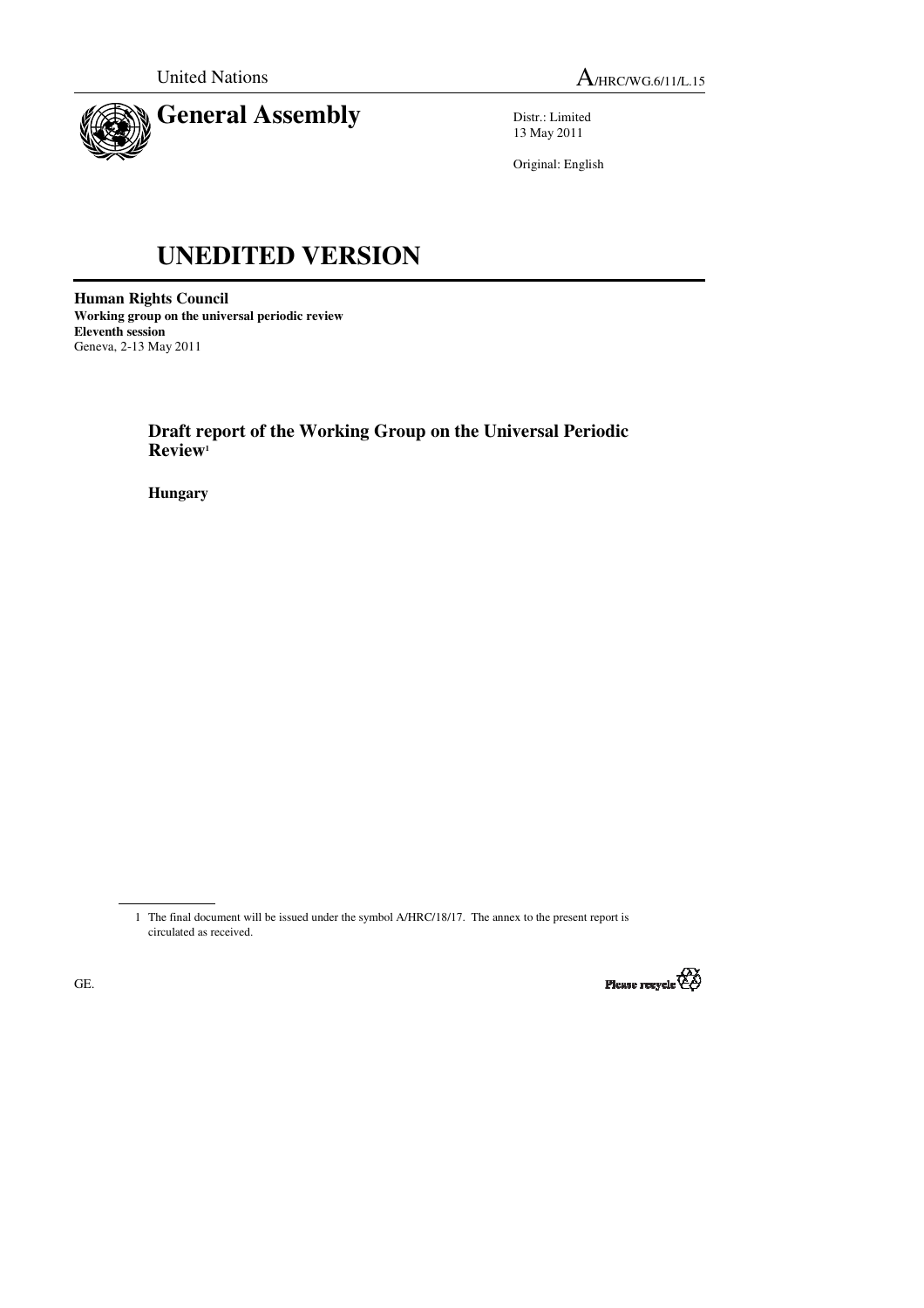# **A/HRC/WG.6/11/L.15**

# Contents

|    |       | Paragraphs | Page |
|----|-------|------------|------|
|    |       | $X-X$      | X    |
|    |       | $X-X$      | X    |
|    |       | $X - X$    | X    |
|    | В.    | $X - X$    | X    |
| П. |       | $X - X$    | X    |
|    | Annex |            |      |
|    |       |            | X    |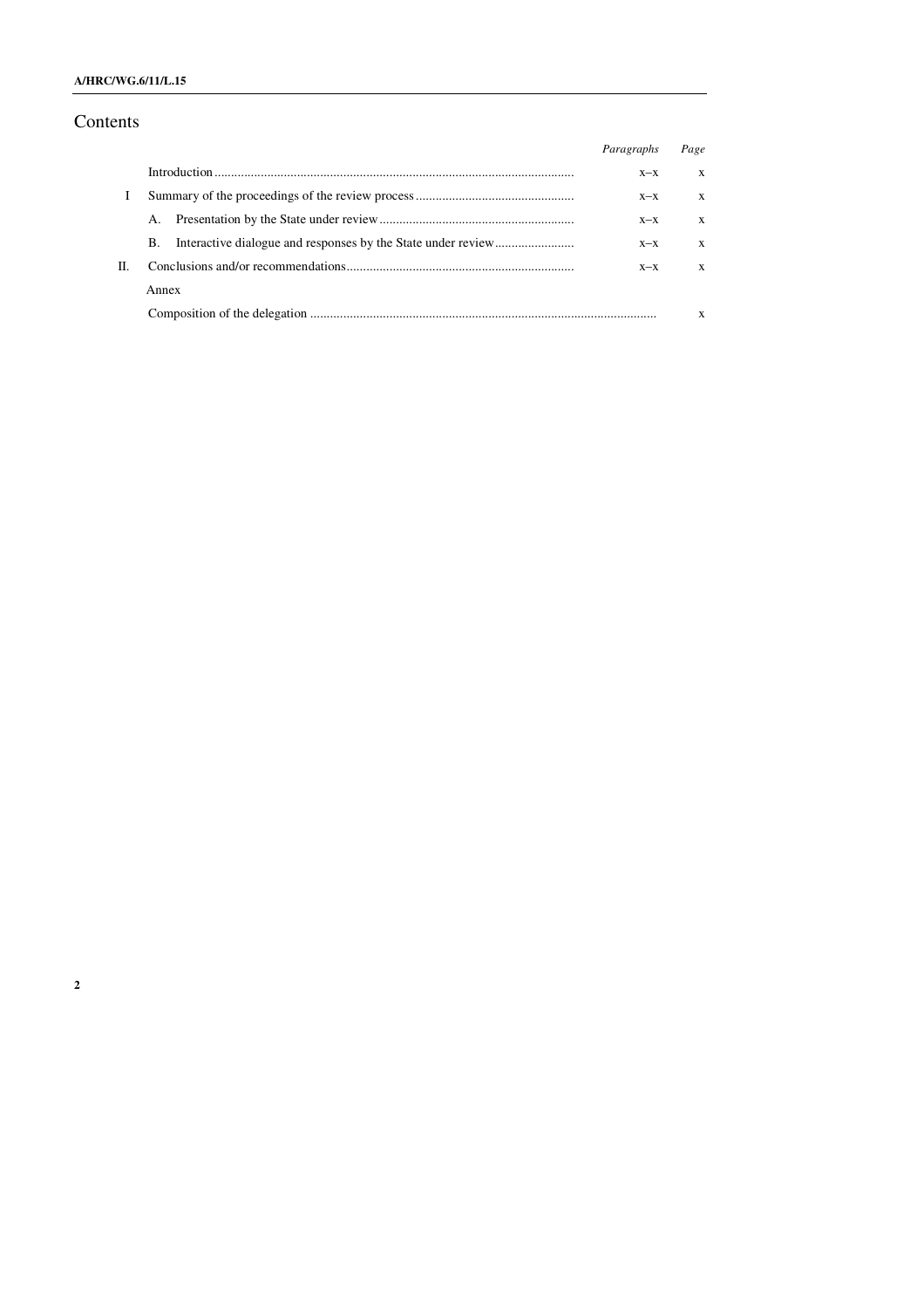## **Introduction**

1. The Working Group on the Universal Periodic Review (UPR), established in accordance with Human Rights Council resolution 5/1 of 18 June 2007, held its eleventh session from 2 to 13 May 2011. The review of Hungary was held at the  $15<sup>th</sup>$  meeting on 11 May 2011. The delegation of Hungary was headed by Mr. Zoltan Balog, Minister of State for Social Inclusion, Ministry of Public Administration and Justice. At its  $17<sup>th</sup>$  meeting held on 13 May 2011, the Working Group adopted the report on Hungary.

2. On 21 June 2010, the Human Rights Council selected the following group of rapporteurs (troika) to facilitate the review of Hungary: France, Gabon, Ukraine.

3. In accordance with paragraph 15 of the annex to resolution 5/1, the following documents were issued for the review of Hungary:

 (a) A national report submitted/written presentation made in accordance with paragraph 15 (a) (A/HRC/WG.6/11/HUN/1);

 (b) A compilation prepared by OHCHR in accordance with paragraph 15 (b) (A/HRC/WG.6/11/HUN/2);

 (c) A summary prepared by OHCHR in accordance with paragraph 15 (c) (A/HRC/WG.6/11/HUN/3).

4. A list of questions prepared in advance by Belgium, Czech Republic, Denmark, Netherlands, Norway, Slovenia, Sweden. Switzerland and United Kingdom of Great Britain and Northern Ireland was transmitted to Hungary through the troika. These questions are available on the extranet of the UPR.

### **I. Summary of the proceedings of the review process**

#### **A. Presentation by the State under review**

5. The delegation expressed its conviction that Hungary's first universal periodic review and the follow-up would further strengthen its human rights record. The delegation informed that a wide range of civil society representatives were consulted with during the national report preparation.

6. Hungary had launched a series of international conferences in 2008, called the Budapest Human Rights Forum, which covered a range of human rights issues. During the 3rd Forum in 2010, the Deed of the Foundation for the International Prevention of Genocide and Mass Atrocities had been signed by the Central-European University and the Gáspár Károli University of the Hungarian Reformed Church.

7. The delegation noted that the adoption of a new constitution by the Parliament in April 2011 represented a milestone for the development of the rule of law and marked the end of the transitional period from dictatorship to democracy. The new Constitution strengthened the protection of human rights inspired by the Charter of Fundamental Rights of the European Union and contained a more extensive list of rights than before. The new Constitution stipulated that a marriage was an institution between a man and a woman, however the rights of same sex couples in a registered partnership were protected to the same extent as those of heterosexual couples. The new Constitution also strengthened and widened the function of the Constitutional Court by introducing the constitutional right to launch a complaint before it by individuals.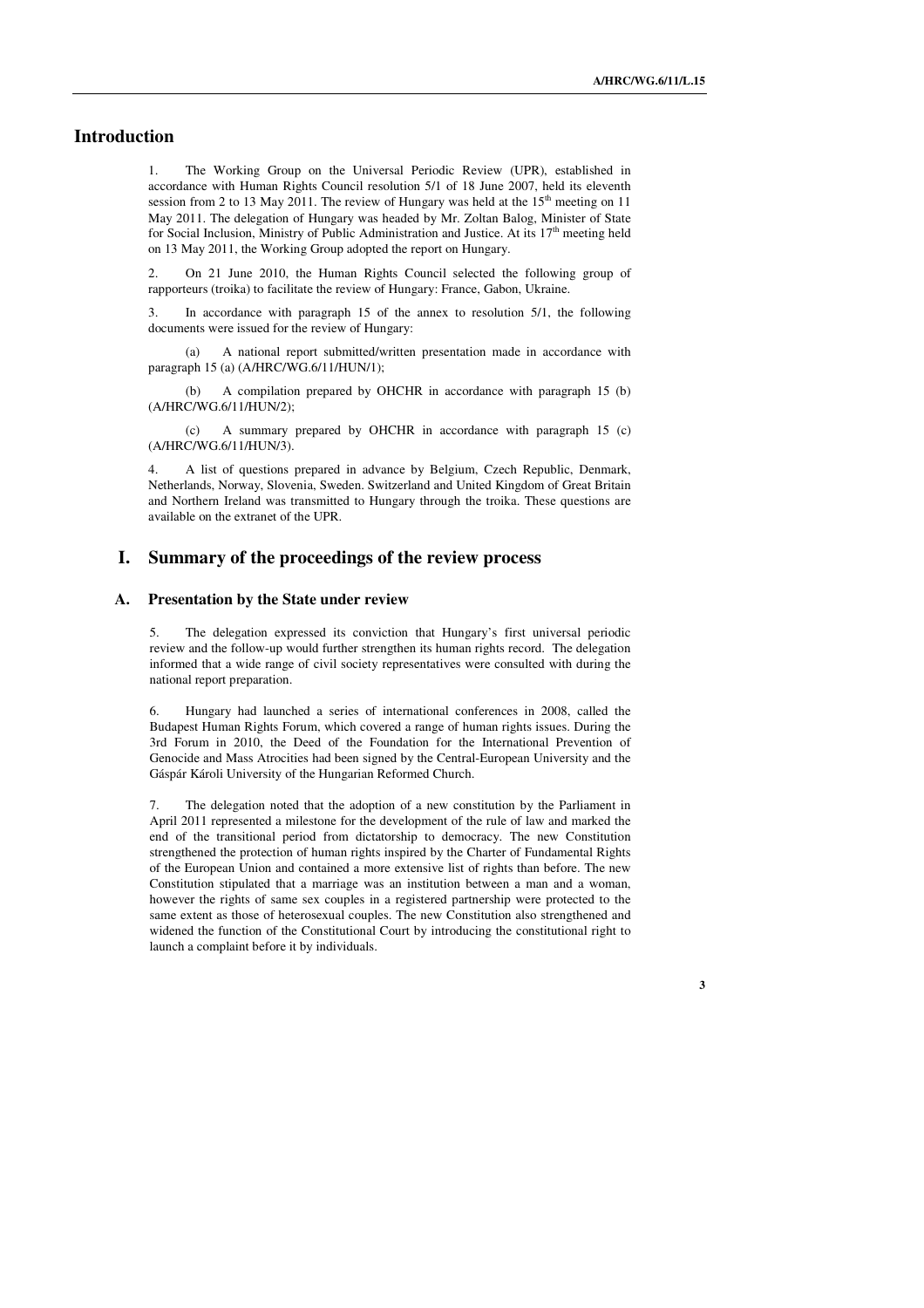8. The delegation informed about Hungary's willingness to accede to the Optional Protocol to the Convention against Torture (OP-CAT) as a part of its pledges to the Human Rights Council membership as well as about the Government's steps to prepare this ratification.

9. Hungary supported the preservation and further development of cultural rights and values of the thirteen national and ethnic minorities recognized in the country and strived to broaden the cultural autonomy of the minorities by providing the necessary legal, institutional and budgetary framework. Minority self-governments were entitled to have minority-run and state-subsidized institutions.

10. Since the establishment of the democratic system, Hungary had been addressing the special situation of the Roma through laws and other measures to improve their socioeconomic situation, while remaining committed to the elimination of their discrimination. At the same time the delegation acknowledged that the situation of the Roma and other socially disadvantaged groups had not significantly improved but rather worsened, especially in the area of employment. Hungary joined the Roma Decade Program and was in the process of developing a Roma Program for its implementation.

11. Hungary had taken measures and implemented several programs that covered 1800 education institutions and were supported by a budget of about 40 million dollars and aimed, inter alia, to fight segregation, ensure access to quality and inclusive education and decrease school drop-outs.

12. In 2008, Hungary had launched a development program for the 33 most disadvantaged micro-regions with the budget of 545 million dollars to remedy deficiencies in their social and economic infrastructure and improve the quality of local services. Regarding employment issues, the delegation informed about the provision of training programs and of access to professional consulting services and information about potential employers for those seeking employment. To end segregation, in the period of 2005-2009 Hungary implemented settlement programs with the budget of about 20 million dollars which resulted in the improvement of living conditions for hundreds of families.

13. In the past years, extremist groups had reemerged with the claim to maintain public order in the Roma populated areas, resulted in social and ethnic unrest. Among several steps taken to address the situation, Hungary amended the relevant legislation to effectively prosecute and punish these extremist groups.

14. Hungary guaranteed the enjoyment of human rights in the field of health care and provided legal basis for the protection of dignity, autonomy and rights of patients. To guarantee the rights of women, the legislation provided a possibility for women to give birth outside the hospital system by legally setting necessary requirements and conditions.

15. In 2007, the Parliament accepted the "Let it be better for the children" – National strategy 2007-2032 with the goal of decreasing child poverty and improving opportunities of children.

16. In 2010, Hungary adopted the media law to replace the media act. The Government had worked, inter alia, with UN Special Rapporteurs on this issue and incorporated suggestions for amendments made by the European Commission. The delegation noted that the media regulation provided a balance between freedom of expression and other relevant fundamental rights. At the same time, Hungary welcomed the initiative to hold a general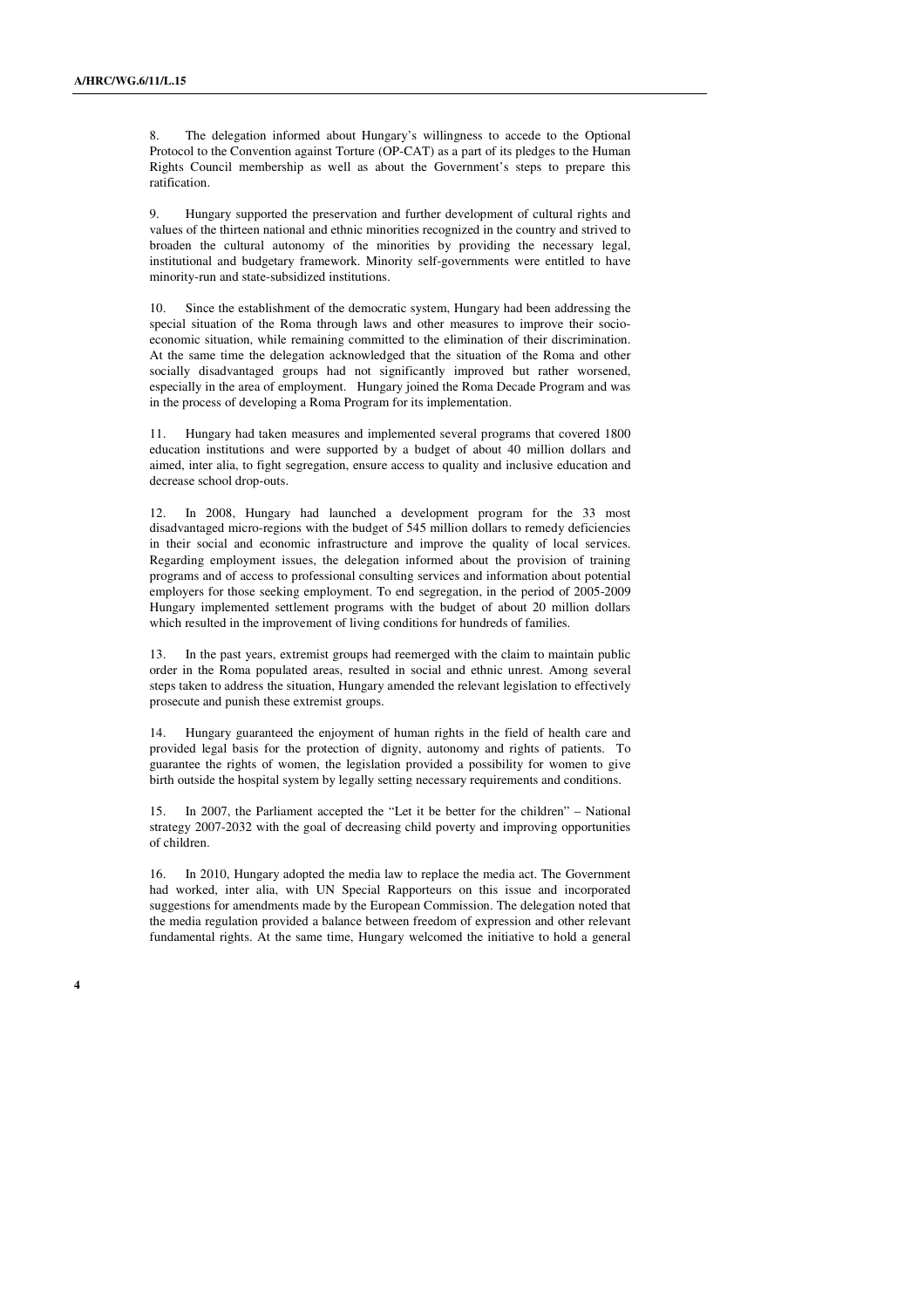debate on the role of the European Union in the area of media regulation and as part of this debate, every regulation in EU member states should be reviewed in order to correct the deficiencies of the normative framework on the media.

17. As to issue of the independence and impartiality of the Media Council, the delegation explained that a number of legal guarantees existed to ensure its independence, including the fact that the Council was comprised of professionals elected by a two-thirds majority of the National Assembly and that Council members were required to have no political party affiliation, and were not to accept instructions from anyone.

18. Regarding the questions on hate crimes, the delegation stated that cases of violent acts motivated by racism and xenophobia were punishable by the Criminal Code and racist motivation constituted an aggravating circumstance for several other crimes. Victims of racially motivated crimes were entitled to state assistance.

19. The delegation stated that the domestic legislation on equal treatment and the promotion of equal opportunities defined and prohibited direct discrimination as well as prohibited indirect discrimination. The Constitution and legislation also provided guarantees for the equal treatment and several legal remedies in case of discrimination. Furthermore, the Equal Treatment Authority was responsible for the investigation of complaints against discrimination.

20. Any action that might appear as "domestic violence" was already covered by the existing crimes and offences provided for in the Criminal Code. Since such violent acts did not differ whether committed against a member of the family or against a third person it was believed that there was no need to have domestic violence defined as a separate crime to avoid duplication in the Code.

21. In response to questions regarding the national human rights institutions the delegation informed that the application process for the accreditation of the office of the Parliamentary Commission by the International Coordinating Committee had started.

22. While informing about the initiative to adopt a new Criminal Code in 2011, the delegation gave assurances that due attention would be given to ensure that the new Code includes a definition of torture in line with the requirements of the CAT.

23. The delegation reported that detention of a person entering the country illegally was not ordered as a punishment for illegal border-crossing but rather it might be necessary to ensure the implementation of expulsion. The detention should be immediately terminated when the person concerned is granted international protection and the purpose of detention no longer existed. The legality of the detention was ensured by continuous judicial control. Additionally, the person concerned could appeal this decision.

24. In response to questions on the right to health and the preventive health care system, the delegation informed about the age-based screening program for citizens within the framework of the National Public Health Program, which included, inter alia, mammography, cytology, and colonoscopy.

25. Regarding the steps to combat torture the delegation explained that the Criminal Code provided for the crimes of ill-treatment and forced interrogation as well as penalized the indirect commission of such crimes. Moreover, an Independent Police Complaints Board, which consisted of independent experts, was established in 2008 to examine alleged violations of fundamental rights by the police.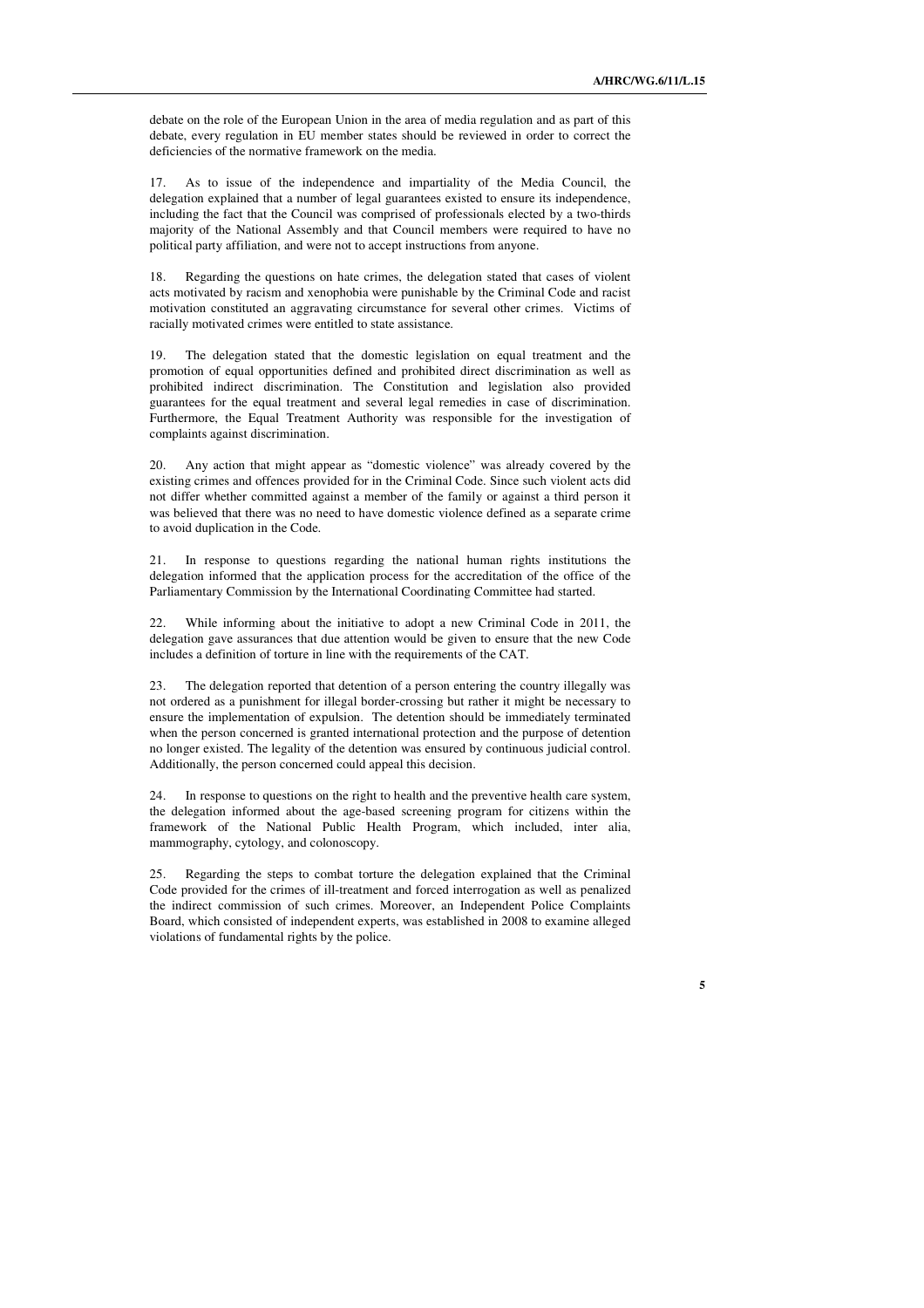26. The domestic legislation ensured the principle of non-refoulement and the relevant authorities were required to verify whether the principle of non-refoulement was respected before the implementation of a decision on return. The person concerned was also entitled to request a remedy against the decision on return before a court.

As to measures to combat human trafficking, the delegation informed that human trafficking was criminalized and forced labor linked to trafficking was addressed by the legal provisions on human trafficking. Hungary had established excellent cooperation with Switzerland, Italy and Romania and also established a national coordination mechanism to effectively combat human trafficking.

28. The delegation informed that the periodic report to the CERD was already prepared and would be submitted soon to the treaty body.

#### **B. Interactive dialogue and responses by the State under review**

29. During the interactive dialogue, 48 delegations made statements. A number of countries recognized Hungary's openness to international scrutiny and its willingness to make further progress on human rights. A number of countries thanked Hungary for preparing a comprehensive national report involving a wide spectrum of government departments, experts and civil society stakeholders. Recommendations made during the dialogue are to be found in section II of the present report.

30. India noted concerns regarding the persistent discrimination against the Roma people with respect to education, health, employment and housing, and the disproportionately high levels of poverty among them. India inquired about the effectiveness of the Programme for the Decade of Roma Inclusion 2005-15 and any progress achieved in the implementation of the European Roma Strategy. India made a recommendation.

31. France noted that Hungary is party to most core human rights instruments. France observed that the new constitution did not explicitly prohibit death penalty and discrimination on grounds of sexual orientation and inquired whether legislation protecting against such discrimination was envisaged. France noted Roma had been victims of racist acts and intimidation by extremists and inquired on measures envisaged to protect them. France made recommendations.

32. Switzerland, observing that victims of racist attacks often belonged to ethnic minorities or vulnerable groups, underlined that recent violence against Roma committed by right-wing militia was unacceptable. Switzerland emphasized the prohibition of all forms of discrimination, the respect for the principle of non-refoulement and for the freedom of expression, thus of the press, to be guaranteed by national legislation. Switzerland made recommendations.

Indonesia commended Hungary for its efforts to promote real equality between women and men through the adoption of the National Strategy for the Promotion of Gender Equality—Guidelines and Goals 2010-2021. Indonesia appreciated Hungary's efforts to combat discrimination and on the work undertaken to enact legislation on hate crimes and to protect the interests of Roma. Indonesia made recommendations.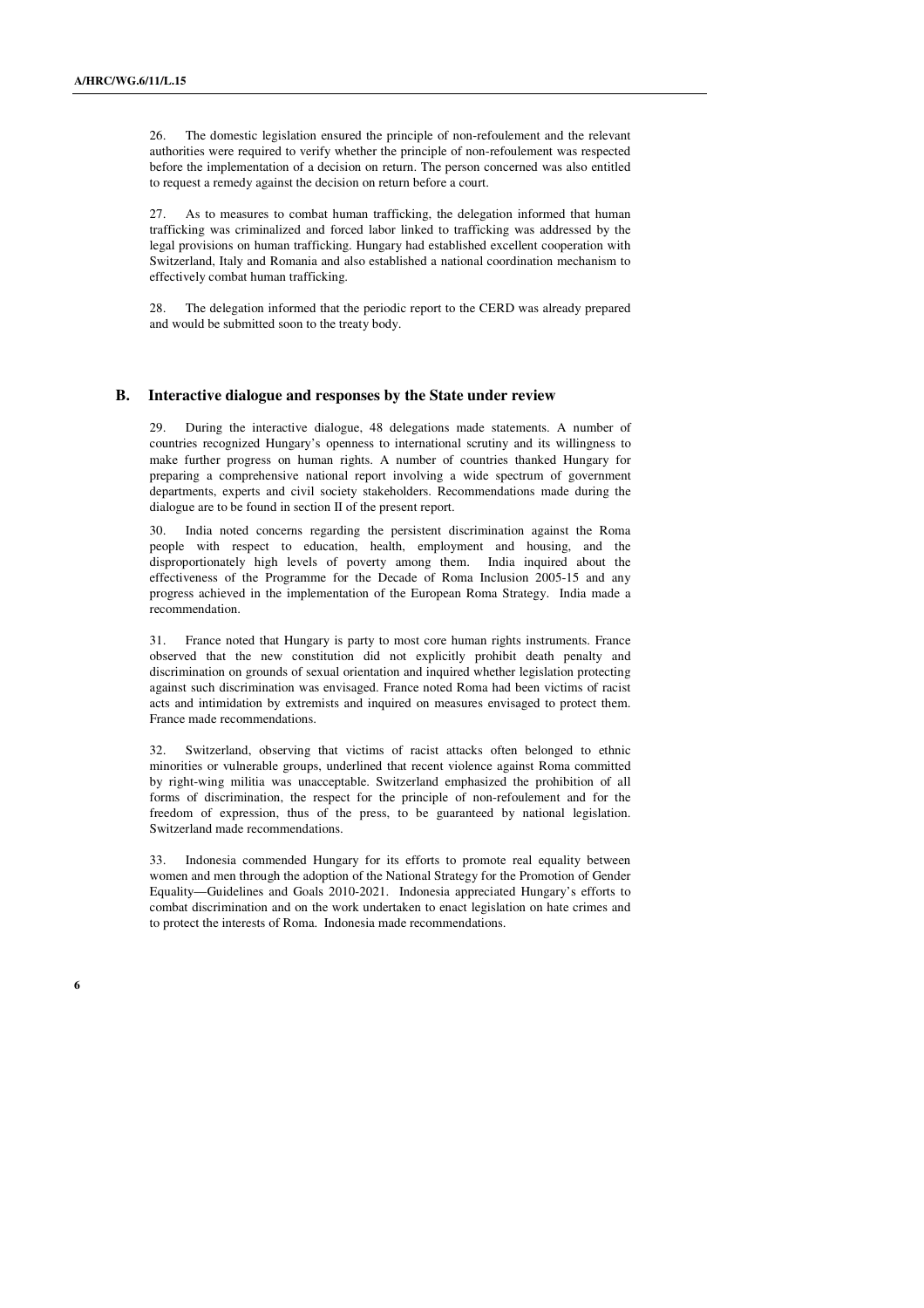**7** 

34. The Russian Federation referred to the concerns expressed by the treaty bodies and special procedures about the increase in anti-Semitism, cases of torture by police against national minorities and non-citizens, discrimination and segregation against the Roma. It made recommendations.

35. Ecuador noted broad internal debate and consultation with civil society in the preparation of the national report. It hoped that the implementation of the newly adopted Constitution would be in accordance with Hungary's international obligations. It welcomed the information provided on measures taken for social and economic inclusion of the Roma population. It noted that these measures could constitute an important step for the improvement of the human rights situation of this minority. It made recommendations.

36. Algeria welcomed the Budapest Human Rights Forum, efforts to protect women and children, integrate minorities and for equality of treatment and opportunity. It sought information on the recent media law and the right to health. Algeria noted concerns about CESCR provisions not being directly applicable in court, disabled rights and insufficient resources and mandate insecurity of the Equality of Treatment Authority and the national mechanism for the protection of women. Algeria made recommendations.

37. Slovenia appreciated the level of constitutional and legal provision for the protection of national minorities; however their actual implementation could be improved. Slovenia was concerned over Hungary's seemingly inconsistent internal and external minority policy and of decreasing financial support to bilingual schools and national minority institutions in Hungary. It made recommendations.

38. Pakistan noted the approval of the new Constitution and inquired how Hungary intended to build national consensus on it. While acknowledging the important role played by the Equal Treatment Authority in addressing grievances of discrimination, Pakistan noted with grave concern that Roma people were discriminated against and, at times, segregated in schools, housing, public places and health-care services. Pakistan made recommendations.

39. Poland commended Hungary for the creation of the International Genocide Prevention Centre. Poland appreciated Hungary's commitment to cooperate with the special procedures and OHCHR. It welcomed the information that Hungary would accede to OP-CAT. Poland encouraged Hungary to address the problems of refugees and foreigners by creating conditions for their integration into society. Poland made recommendations.

40. The Islamic Republic of Iran expressed concern at the situation of minorities, especially the Roma, particularly its women and girls, the profiling of Roma by the police, excessive use of force and ill-treatment by law enforcement officials, the disproportionate number of Roma children in the juvenile justice system, persistent reports of trafficking of women and girls, the number of child victims of family violence and sexual abuse and the lack of adequate prevention and reintegration measures. It made recommendations.

41. The Czech Republic welcomed Hungary's commitments to the Human Rights Council. It remained concerned about the prolonged periods of administrative detention of asylum-seekers. It was concerned about recent attacks against the Roma population and supported the Government in taking necessary measures to ensure that all cases of racially motivated violence are effectively investigated and perpetrators prosecuted and punished. It made recommendations.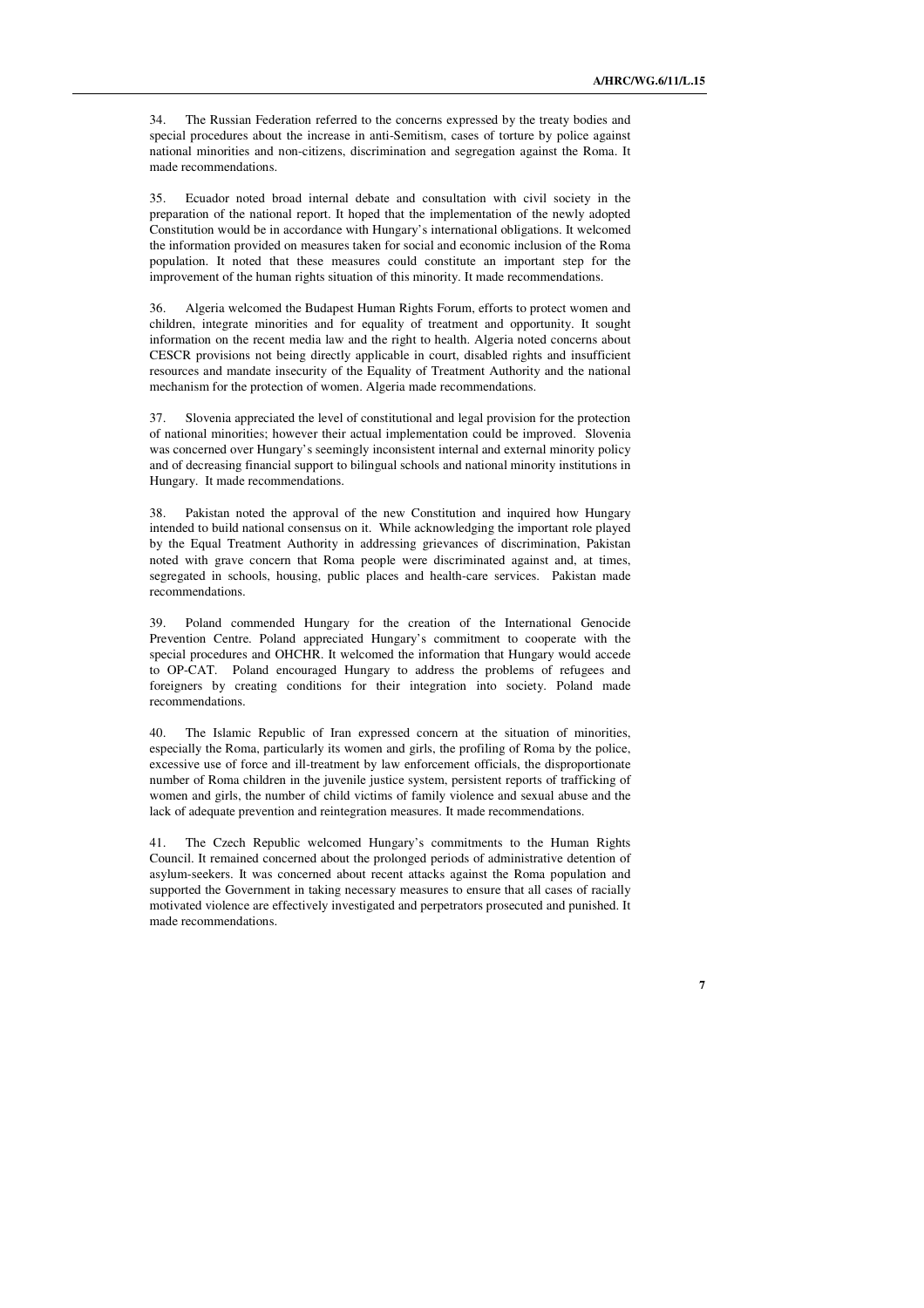42. Honduras recognized Hungary's efforts for human rights, in particular the "Budapest Human Rights Forum" which has achieved concrete results such as the international Foundation for prevention of genocide and mass atrocities. It was concerned over gender violence and the lack of legislation prohibiting domestic violence and marital rape. It was also concerned over human trafficking. It made recommendations.

43. China commended Hungary's efforts to promote gender equality and to protect the rights of vulnerable groups such as women, children and persons with disabilities. China noted that the Roma still faced some degree of discrimination in areas such as employment, housing and education and wished to know about the measures planned to continue improving the living conditions for the Roma.

44. Greece referred to Hungary's founding of the International Prevention of Genocide and Mass Atrocities and holding of the annual Budapest Human Rights Forum. Greece inquired about measures intended to tackle issues relating to access to education of Roma children, inequalities faced by women and combating hate speech and discrimination. Greece made recommendations.

45. Slovakia asked about Hungary's plans for the implementation of the provision of the new Constitution stipulating that it was the responsibility of the State where a national minority resided to support that national minority. Slovakia referred to reports on the provisions of the new Constitution that Hungarian citizens not residing in Hungary may participate in Parliamentary elections and asked if in the process of their implementation Hungary was going to take on board all relevant principles of international law.

46. Azerbaijan noted that the Foundation for the International Prevention of Genocide and Mass Atrocities will complement early warning and action efforts of international entities and requested further information on this subject. Azerbaijan commended the adoption of a National Strategy for the Promotion of Gender Equality. Azerbaijan made recommendations.

47. Brazil noted that despite efforts to integrate the Roma, it was reported that discrimination, exclusion and anti-Roma prejudice remained a major concern. Brazil noted that the situation of asylum–seekers and irregular migrants deserved to be addressed as a matter of priority. Brazil referred to concerns expressed regarding the new Constitution and media legislation and asked if the Government was considering revising the media legislation in the light of those concerns. Brazil made recommendations.

48. The Republic of Moldova commended Hungary's standing invitation for special procedures, its continuous voluntary contributions to OHCHR, the holding of several Budapest Human Rights Forums, the National Strategy for the Promotion of Gender Equality and progress in combating trafficking in human beings, including children. It made recommendations.

49. Austria welcomed the steps taken to address the issues facing the Roma minority at the national and the EU level during the Hungarian Presidency. It noted that anti- Roma prejudices were openly voiced by a party represented in Parliament. Austria asked about the additional steps planned by the Government to improve the situation of the Roma, including on issues related to detention. It shared some of the concerns about the recently enacted media laws. Austria made recommendations.

50. Thailand commended Hungary's strong commitment to human rights and welcomed its establishment of the International Genocide Prevention Centre. Thailand noted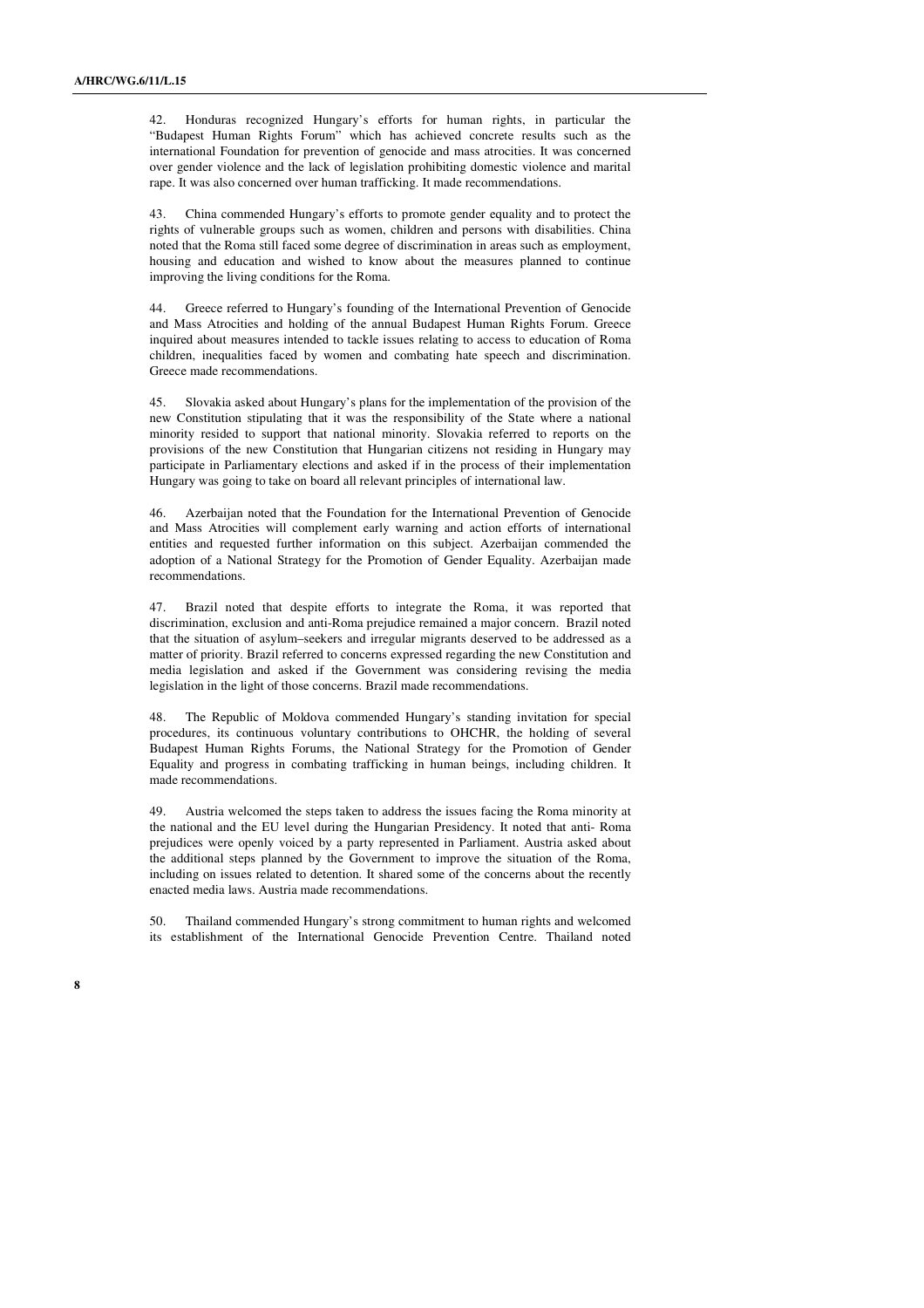**9** 

Hungary's serious efforts to deal with specific challenges and its national and regional initiatives for the Roma. Thailand made recommendations.

51. Uzbekistan noted the adoption of specific laws and administrative measures to promote and protect human rights. It referred to the concerns expressed by treaty bodies about cases of torture by law enforcement officials in penitentiary institutions and the low number of investigations and convictions in this connection; torture against members of national minorities in detention, and the use of corporal punishment in schools. Uzbekistan made recommendations.

52. Finland noted the financial incentives provided to local authorities to assist in the de-segregation of schools, yet Roma children were still placed unnecessarily in special schools for children with mental disabilities or in separate sub-standard classes within schools. Finland noted a lack of specific legislation proscribing domestic violence and spousal rape and reports of gender based violence against women and spousal rape without legal consequences. Finland made recommendations.

53. The Republic of Korea recognized Hungary's efforts in the promotion of human rights and democracy such as the holding of the annual Budapest Human Rights Forum and the recent establishment of the Foundation for the International Prevention of Genocide and Mass Atrocities. It encouraged Hungary to further bring its national system in conformity with international standards. It made recommendations.

54. Australia encouraged Hungary to establish a national human rights institution in full accordance with the Paris Principles. It also encouraged Hungary to ensure full conformity of the new media law with its international human rights obligations. Australia was concerned that the Romani had been subject to racially motivated violence and still faced discrimination and encouraged Hungary to continue promoting the inclusion of the Romani people. Australia made recommendations.

55. Egypt noted the establishment of the Foundation for the International Prevention of Genocide and Mass Atrocities and looked forward to its effective functioning and contribution to prevention efforts. Egypt wished to be apprised of steps taken to implement the National Strategy for the Promotion of Gender Equality and referred to concerns raised over the lack of data and reports of trafficking of women and girls for the purposes of sexual exploitation and domestic servitude. Egypt made recommendations.

56. Belarus noted with satisfaction that Hungary was party to majority of the core international human rights treaties. At the same time, it noted a need for Hungary to improve its reporting to the treaty bodies and to have more active involvement in the preparation of thematic reports of the special procedures. While noting the decrease in cases of human trafficking reported in the national report Belarus asked about ongoing strategies that Hungary implemented to combat human trafficking. It made recommendations.

57. Norway recognized Hungary's efforts to improve the situation for the Roma minority but remained concerned about the persistence of xenophobic attitudes and increased hate crimes against the Roma community. Norway took note of concerns raised about the new Constitution's compatibility with Hungary's human rights obligations. On Hungary's new media legislation, Norway was concerned about possible restrictions in the freedom of the press by mandatory content requirements and "public morality" standards. Norway made recommendations.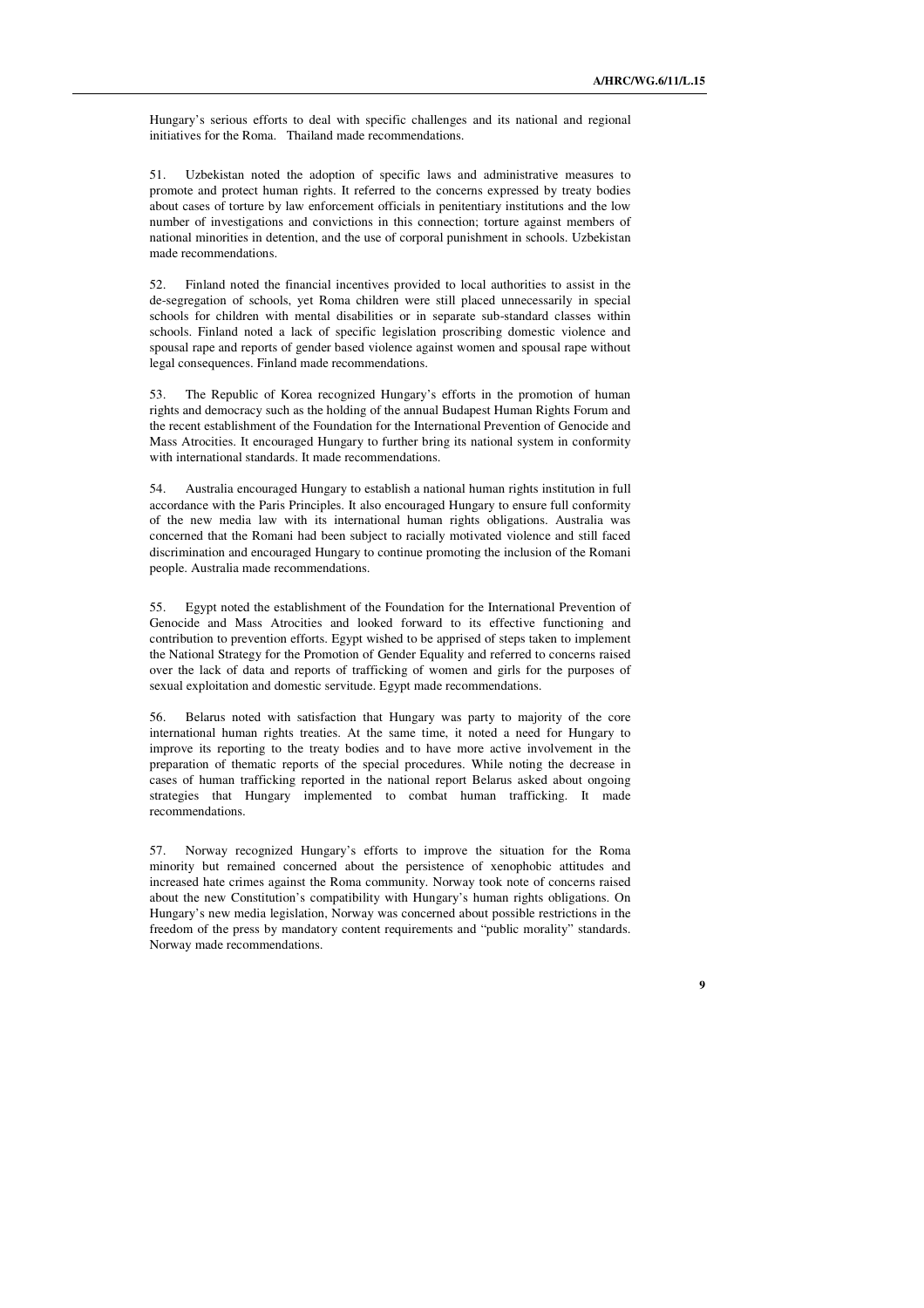58. Italy wished to obtain more information on the provisions aimed at guaranteeing the impartiality of the Media Council, on the competences of the Constitutional Court, on the retroactive implementation of some laws in connection to the protection of workers' acquired rights, and on the activities of the International Genocide Prevention Centre in narrowing the gap between "early warning" and "swift action".

59. Germany paid tribute to the historic role Hungary played in 1989. Germany asked about: the Government's plans to seek international expertise regarding the new Constitution, as advised by the UN Secretary-General; and the reasons for the new Constitution limiting the competences of the Constitutional Court. Germany referred to the Special Rapporteur on freedom of expression's view that the new media law still contained elements incompatible with international human rights standards and asked about the measures planned or taken to present a national action plan to heal those inconsistencies. Germany made a recommendation.

60. Uruguay recognized the adoption of new legislation on national minorities and discrimination and the national strategy for the promotion of gender equality 2010-2021. It highlighted challenges such as the strengthening of the judiciary. It highlighted the system of allowances and benefits particularly for the most needy pre-school children but noted schools' continued use of corporal punishment. It noted that Hungary was the first to ratify CRPD. Uruguay made recommendations.

61. The Netherlands noted that Hungary amended its new media law at the request of the European Commission and that further suggestions for improving the law were made by the United Nations Special Rapporteur on the right to freedom of opinion and expression as well as the Council of Europe and OSCE. Netherlands noted continued reports of gender-based violence, the lack of specific legislation prohibiting marital rape and the absence of a definition of discrimination against women, in line with CEDAW. It made recommendations.

62. Canada congratulated Hungary for its human rights initiatives at the national and international levels, including the establishment of the International Genocide Prevention Centre. Canada referred to measures aimed at prohibiting the negation of holocaust, protecting minorities and preventing hate crimes, while protecting freedom of expression. Canada welcomed Hungary's promotion of a European Union policy for Roma integration. Canada remained concerned at the education results between different communities and asked about the criteria for drawing up the national strategy for the integration of the Roma and expected progress over the next four years. Canada made recommendations.

63. The United States of America encouraged Hungary to continue its support for democratic principles and institutions. It expressed concern at continuing harsh conditions for Roma across the country and encouraged Hungary to continue engaging directly with local NGOs and civil society leaders to address persisting challenges. It also noted inequities in the treatment of women and discrimination and violence against persons on the basis of sexual orientation or gender identity. It further noted the recent passage of media laws and expressed concern over strict regulation and limitations on freedom of expression. The United States made recommendations.

64. Belgium commended the annual Budapest Human Rights Forum and Hungary's National Strategy for the Promotion of Gender Equality. Concerned at patriarchal attitudes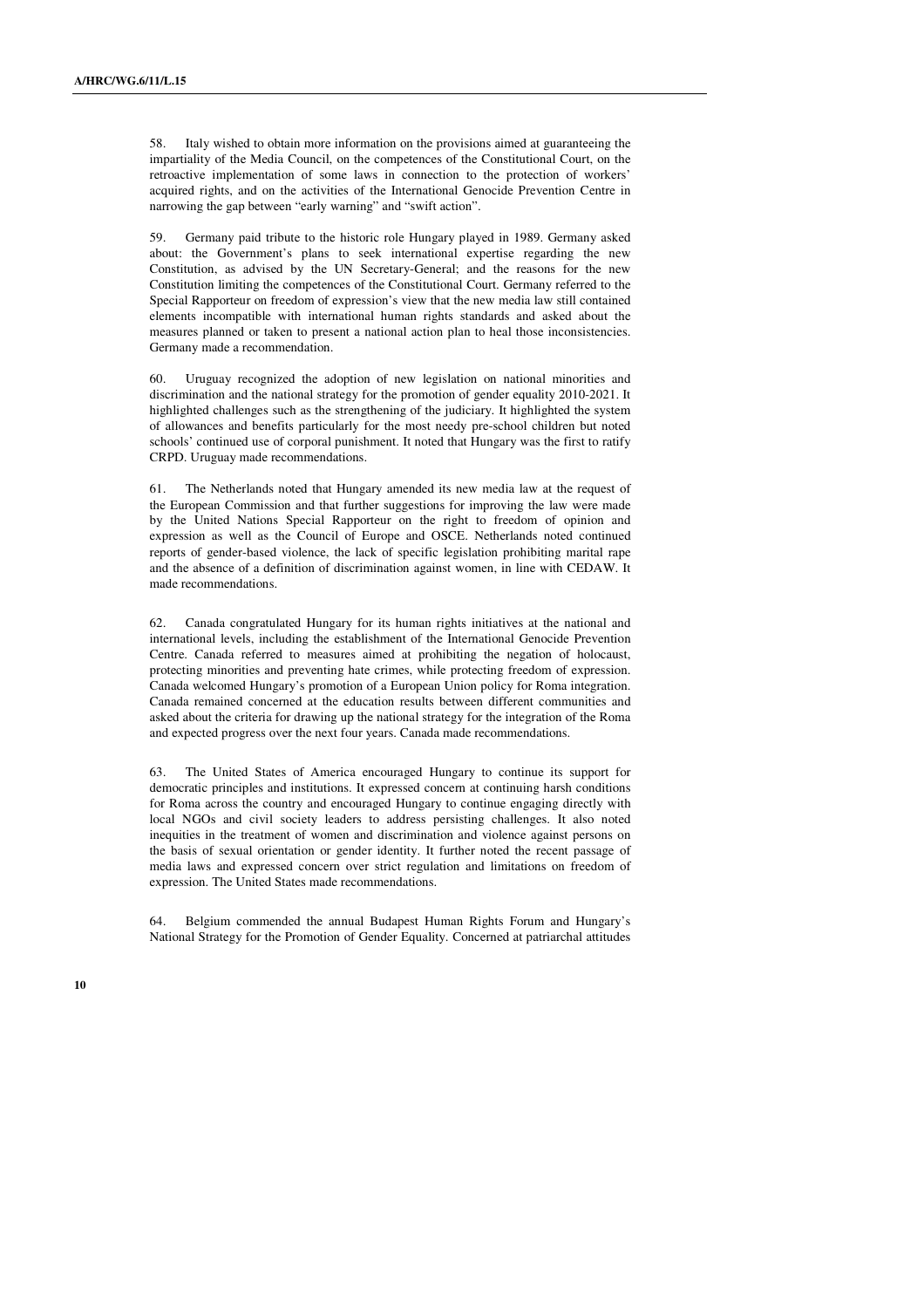and prevailing stereotypes regarding women, Belgium inquired about measures to reduce gender disparity and ensure domestic violence is prosecuted. It also inquired about envisaged amendments of the media law or measures to strengthen independence of media. Belgium noted concerns of discrimination of LGBT. Belgium made a recommendation.

Mexico acknowledged Hungary efforts to develop its legislative and institutional structure to protect and promote human rights and hoped that the new Constitution will contribute to those efforts. It inquired about civil and penal measures taken to prevent and eliminate discrimination, particularly against minorities and persons with disabilities. Mexico commended the fact that undocumented migration is not criminalized. It made recommendations.

66. Palestine referred to the third annual conference of the Budapest Human Rights Forum and the setting up of the Foundation on genocide prevention. Palestine noted the adoption of a National Strategy for the Promotion of Gender Equality for 2010-2021. Palestine encouraged Hungary to set up a strategy for the full integration of refugees and foreigners for their early and better integration in society. Palestine made recommendations.

Spain recognized Hungary's efforts to promote and protect Roma human rights through the Roma Decade 2005-2015. It took note of Hungary's announcement to ratify OP-CAT. Spain made recommendations.

68. Denmark noted the several steps taken by Hungary to tackle problems related to discrimination of the Roma minority but was concerned that Roma remained the most deprived group with respect to education, employment, health and housing. While, encouraged by the Government's commitment to find solutions to the problem of overcrowding in the country's prisons, Denmark noted, inter alia, a worrying level of violence among young inmates. Denmark noted that for Denmark made recommendations.

69. Sweden noted steps taken and requested additional examples of how Hungary prevents and combats discrimination, especially racially motivated crimes against Roma people. Sweden welcomed support to victims of domestic violence as the problem was reportedly serious. Sweden expressed concern about sections in the newly adopted Constitution and encouraged the Government to consider any recommendations in this regard expected from the Council of Europe and the Venice Commission. It made recommendations.

70. Chile noted Hungary's human rights commitment as reflected in the ratification of many international instruments, the adoption of laws against discrimination and for gender equality; integration measures for the Roma community and promotion of socio- economic and cultural rights for disadvantaged groups. It highlighted the National Strategy to Promote Gender Equality and urged its continued implementation. Chile made recommendations.

71. The Holy See noted references to the Christian roots of the nation in the newly adopted Constitution and its provisions with regard to the embryo protection and recognition of marriage as a union between a man and a woman. The Holy See made a recommendation.

72. Argentina sought information on measures adopted to uphold fundamental rights and international standards as part of asylum and refugee procedures and on legislative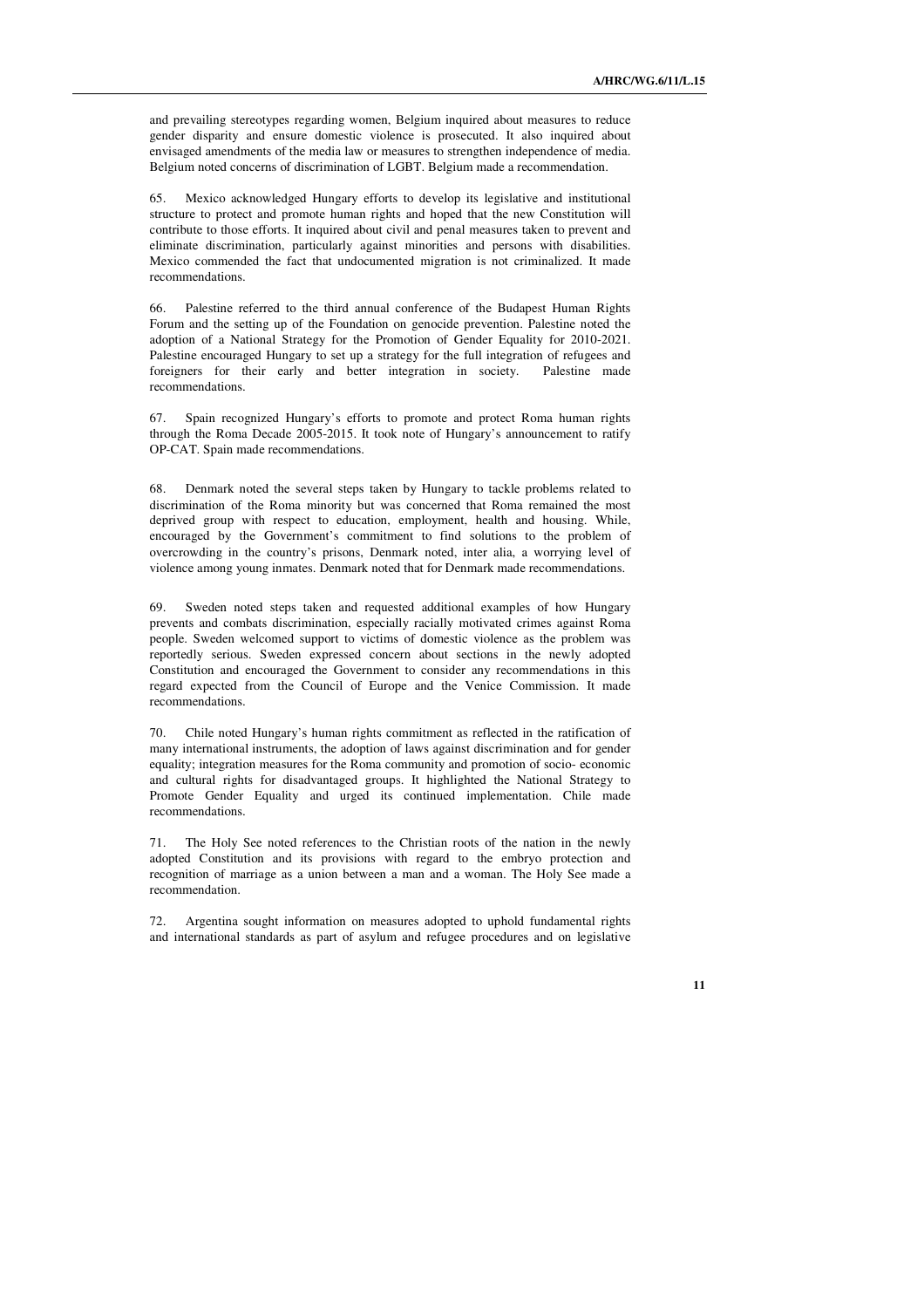provisions to prevent marital rape, domestic violence and sexual harassment. Argentina asked about the most recent actions taken under the strategy to promote gender equality 2010-2021 and results achieved. Argentina inquired about measures for ensuring the full enjoyment of rights for the Roma population. Argentina made recommendations

73. Afghanistan referred to steps taken to promote and protect human rights through recent legislative measures and the work of the Parliamentary Commission for Civil Rights and the Equal Treatment Authority. Afghanistan shared Hungary's view on the need to continue efforts to alleviate the disadvantages faced by the Roma community. It supported Hungary's prioritization of the possible adoption of an EU Roma Strategy. Afghanistan made recommendations.

74. The United Kingdom of Great Britain and Northern Ireland welcomed Hungary's establishment of, inter alia, the Genocide Prevention Centre. It asked what prior consideration was given to ensuring that elements of the Constitution, such as voting rights for persons under guardianship, did not run contrary to Hungary's international human rights obligations. It asked about racist motivation constituting an aggravating circumstance for all ordinary criminal offences. Referring to the new media law, it asked how independence of the Media Authority and the Media Council was guaranteed. It made recommendations.

75. Guatemala referred to Hungary's human rights institutional framework and recognized the importance of providing them with sufficient resources and independence to carry out their work. Guatemala sought information on the status of implementation of different treaty bodies' recommendations especially on gender equality, violence against women and the rehabilitation of women and girl victims of trafficking. Guatemala expressed interest in the social and inclusion programmes for the Roma community and encouraged Hungary to continue to ensure the full enjoyment of human rights for minorities. It made a recommendation.

76. Bangladesh appreciated the adoption of the Decade for Roma Inclusion and the Constitutional provision for the prohibition of discrimination against women. Bangladesh did not believe that removing a child from his or her own family for financial reasons contributed positively to a child's well-being. Bangladesh shared treaty bodies' concerns at the persistent discrimination and exclusion faced by Roma and women's underrepresentation in political and public life. It made recommendations.

77. Morocco noted efforts to integrate migrants into society and sought information on measures protecting their identity and maintaining links with their countries of origin. Morocco acknowledged human rights education and awareness raising activities and the creation of the Budapest Human Rights Forum. It welcomed the prioritization of Roma rights in the context of Hungary's European Union Presidency, the Programme for the Decade of Roma Inclusion, the new Roma education policy, and actions for victims of domestic violence. Morocco made recommendations.

78. The delegation informed about existing constitutional provisions to guarantee the conformity of the implementation of the new Constitution with international human rights obligations. Additionally, the Constitutional Court was mandated to examine and compare domestic legislation with international agreements for the identification of possible conflicts.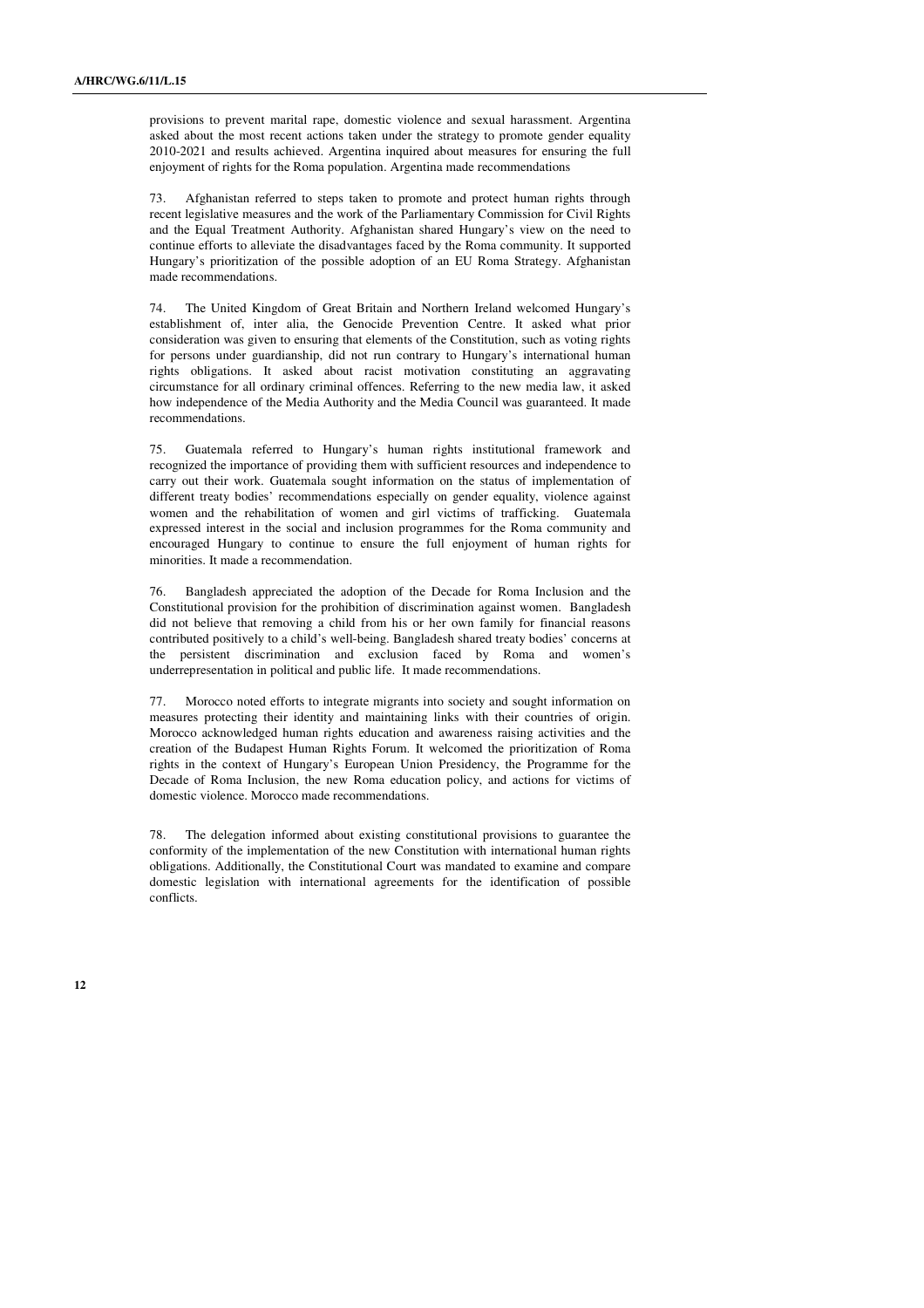79. While the new Constitution contained a non-exhaustive list of grounds for discrimination, the case-law of the Constitutional Court prohibited discrimination based on sexual orientation.

80. With regard to the right to life, the delegation referred to the Constitutional provision, which guaranteed the right to life and human dignity to everyone and separately stipulated that embryonic and fetal life shall be subject to protection from the moment of conception. Having in mind that the current legal practice of the Constitutional Court had been in line with these provisions, there was no need for passing tougher legislation on abortion.

81. As regards the right to vote of persons with mental disability, the new Constitution contained positive provisions in line with Hungary's international obligations.

The independence of the Equal Treatment Authority was guaranteed by, inter alia, its financial autonomy and the fact that its decisions could only be contested in court.

83. Having in mind that the legislation contained relevant provisions for the protection against enforced disappearances, Hungary will examine the possibility of ratifying the International Convention on Enforced Disappearances.

84. The minor and temporary limitations of the competences of the Constitutional Court were caused by the economic situation, which was claimed to have no serious impact on the ability of the Constitutional Court to review and decide upon cases brought before it. Furthermore, with the new constitutional right of an individual to appeal to the Constitutional Court, its oversight function had been strengthened.

85. Under the new Constitution, the Ombudsman will have a deputy responsible for the issue of future generations, including environmental protection.

86. The delegation reaffirmed the readiness of Hungary to cooperate with international organizations that expressed concerns about the new media legislation. Furthermore, Hungary will closely monitor the implementation of the legislation in practice, in particular those aspects which were highlighted by the experts of UN, OSCE, and the Council of Europe.

87. Hungary launched a comprehensive program to address violence in schools. In 2009, the ombudsman on educational rights conducted a comprehensive survey regarding violence in school.

88. The legislation prohibited discrimination and segregation in the education sector in line with relevant UNESCO conventions. There were also several court decisions against administrative decisions causing segregation, including against the Roma pupils.

89. Children with multiple disadvantages, including those from the Roma community, received financial assistance for pre-school to higher education. The delegation informed about the Government's plan to sign an agreement with the National Roma Self-Government in May 2011 to take a commitment for the creation of new jobs, the increase in access to secondary schools and the provision of scholarships for higher education to the Roma population in the coming 4 years.

90. The new Constitution contained provisions guaranteeing gender equality and the relevant legislation prohibited the discrimination against women both in the public and the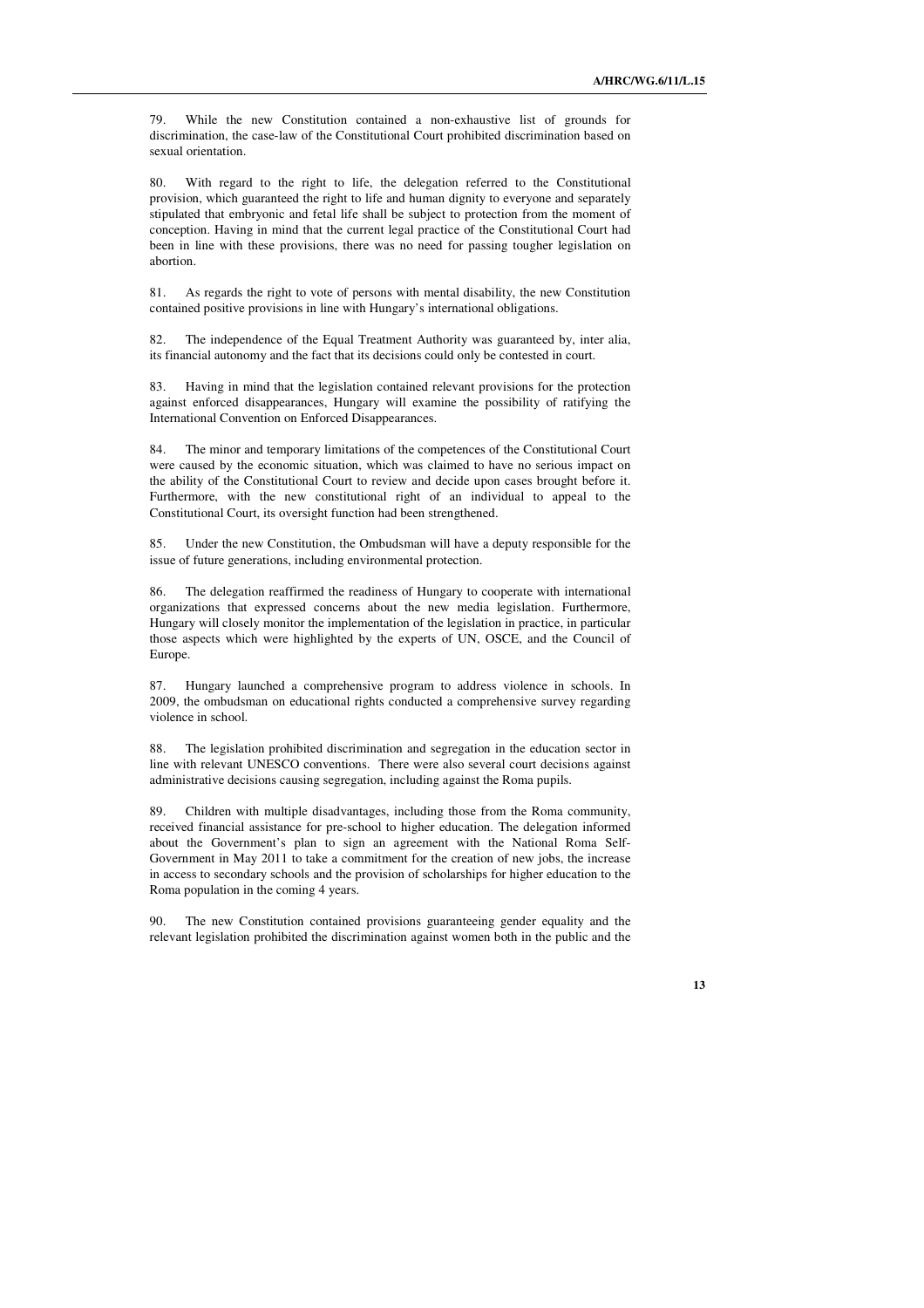private sectors. The national strategy to enhance equality of women and men aimed, inter alia, to eliminate wage gaps between men and women.

91. A normative integration strategy provided the main conditions for granting refugee status and the measures to facilitate their integration into society.

92. Regarding overcrowded prisons, the delegation informed about the target set by the Government to reduce by 39 per cent the occupancy of prisons.

93. In conclusion, the delegation assured the readiness of Hungary for the continuous engagement with civil society and international organizations in the implementation of accepted recommendations made during the universal periodic review and the further improvement of the human rights situation.

## **II. Conclusions and/or recommendations**

94. The recommendations formulated during the interactive dialogue and listed below have been examined by Hungary and enjoy the support of Hungary:

94.1. Continue the process of ratifying OP-CAT (Czech Republic);

94.2. Consider ratifying OP-CAT (Brazil);

94.3. Ratify OP-CAT (Afghanistan);

94.4. Proceed with the ratification of the Optional Protocol to the Convention against Torture and Other Cruel, Inhuman or Degrading Treatment or Punishment without delay (Denmark);

94.5. Sign and ratify OP-CAT and CED and declare to accept the competence of the Committee against Enforced Disappearances provided for in Articles 31 and 32 of the Convention concerned (France);

94.6. Study the possibility to become a party to the Convention for the Protection of All Persons from Enforced Disappearance (Argentina);

94.7. Sign and ratify the International Convention for the Protection of All Persons from Enforced Disappearance (Spain);

94.8. Continue to revise the criminal law to bring it fully in line with relevant international and regional obligations and in particular to ensure the protection of national, ethnic, religious or linguistic minorities (Switzerland);

94.9. Engage with the United Nations, the Organization for Security and Co-operation in Europe and the Council of Europe to ensure that their concerns about the media law are accommodated (Netherlands);

94.10. Strengthen its current laws and continue robust implementation of the Equal Treatment Law to ensure equality for women, including with regard to employment and educational opportunities, as well as ensuring access to the judicial system to address domestic violence, rape and sexual harassment (United States of America);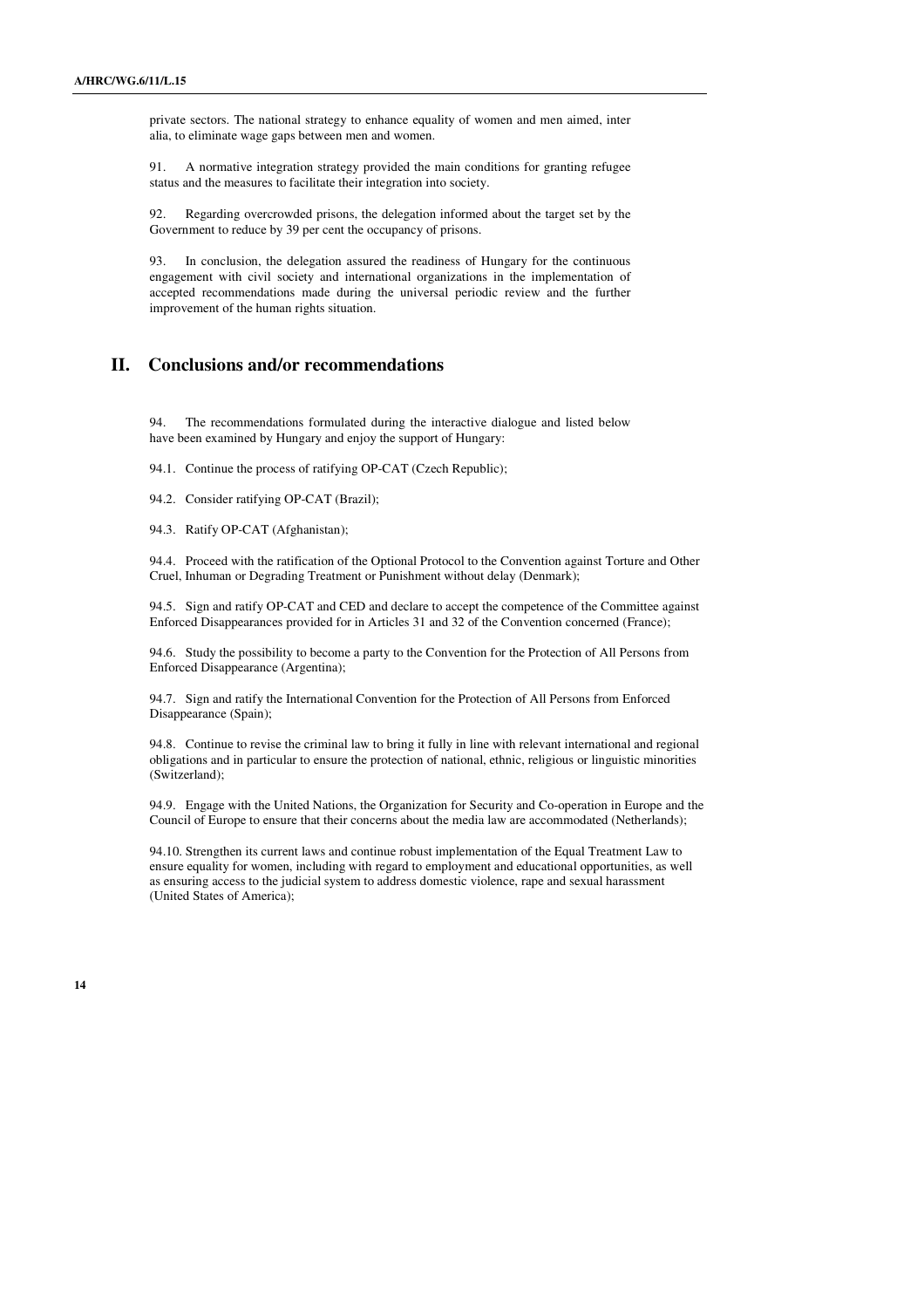94.11. Consider adopting a comprehensive gender equality law that encompasses a definition of discrimination against women in accordance with the CEDAW and prohibits domestic violence and spousal rape (Brazil);

94.12. Ensure the cardinal laws, resulting from the new Fundamental Law, do not contain provisions that discriminate against people with disabilities, women and LGBT people (United Kingdom of Great Britain and Northern Ireland );

94.13. Strengthen hate crimes laws to protect against violence motivated by gender identity, sexual orientation and intolerance, and to implement public awareness campaigns, to include law enforcement officials, to combat intolerance (United States of America);

94.14. Adopt legislation that prohibits domestic violence and marital rape (Netherlands);

94.15. Ensure that legislation introduced giving effect to the new Constitution complies with Hungary's international human rights obligations (Australia);

94.16. Take steps to ensure that the constitutional changes concerning minority rights will not entail lowered guarantees compared to the current legal framework (Norway);

94.17. Consider establishing at the earliest a national human rights institution in full compliance with the Paris Principles (India);

94.18. Consider the possibility of establishing a national human rights institution in conformity with international standards (Algeria);

94.19. Consider establishing a national human rights institution in accordance with the Paris Principles (Republic of Moldova);

94.20. Consider the possibility of establishing a national human rights institution in conformity with the Paris principles (Chile);

94.21. Establish an independent national human rights institution in accordance with the Paris Principles (Russian Federation);

94.22. Establish a national human rights institution in conformity with the Paris Principles (Ecuador);

94.23. Establish a national human rights institution in conformity with the Paris Principles (Argentina);

94.24. Establish the national human rights institution in accordance with the Paris Principles (Poland);

94.25. Establish a national human rights institution that is fully compliant with the Paris Principles (Australia);

94.26. Take all necessary measures to establish a national human rights institution according to the Paris Principles (Czech Republic);

94.27. Develop its national human rights institution to fully adapt it to the Paris Principles, with legal mandate which is clear and as broad as possible, and with sufficient financial resources (Spain);

94.28. Examine the possibility of initiating an assessment of all existing mechanisms for the promotion and protection of human rights with a view to strengthening them as needed (Algeria);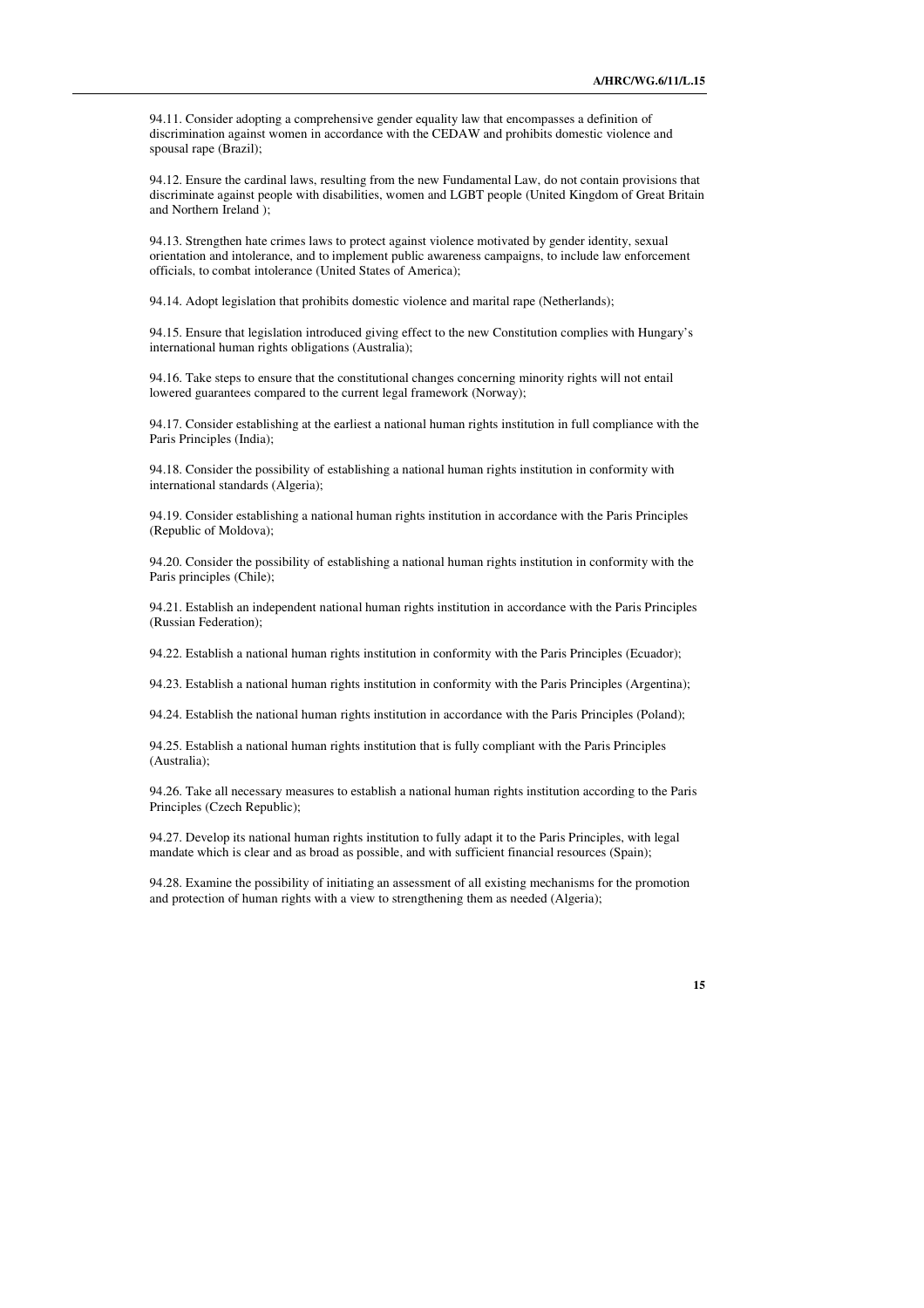94.29. Establish as soon as possible a plan of action to prevent racist attacks, so that members of vulnerable groups, including Roma, can live in safety and dignity (Switzerland);

94.30. Introduce the necessary measures to ensure full respect for the rights of persons with disabilities and women, as well as persons with a different sexual orientation (Switzerland);

94.31. Establish and implement a comprehensive integration strategy for an early stage integration of migrants, refugees and asylum-seekers (Poland);

94.32. Take steps for further promotion and protection of the human rights in the country (Azerbaijan );

94.33. Continue to engage civil society in the process of implementation of UPR recommendations (Poland);

94.34. Issue a standing invitation to human rights special procedures (Palestine );

94.35. Continuity of the standing invitation for mandate holders of human rights special procedures (Afghanistan );

94.36. Eliminate the backlog of reports to the human rights treaty bodies and the responses to thematic questionnaires of HRC Special Procedures (Russian Federation);

94.37. Continue to closely consult with civil society in implementing the recommendations made during the UPR (Austria );

94.38. Eliminate discrimination against women (Bangladesh);

94.39. Implement the necessary measures to guarantee gender equality in law and in practice in conformity with international human rights standards (Ecuador);

94.40. Adopt measures to combat discrimination and promote equal economic and social opportunities for disadvantaged and marginalized individuals and groups (Islamic Republic of Iran);

94.41. Intensify efforts to combat all forms of discrimination to make effective the equality of opportunities and treatment among all inhabitants in its territory, with particular care and attention to women and children who are in the situation of more vulnerability, such as those who belong to the Roma people (Argentina);

94.42. Take steps to bring about a change in attitudes with a view to eliminating deep-rooted stereotypes regarding the roles and responsibilities of women and men in the family and in society, which are reflected in women's educational choice, their situation in the labour market and their underrepresentation in political and public life and decision making positions (Republic of Moldova);

94.43. Ensure the collection of necessary statistical data disaggregated by ethnicity and gender in order to measure, monitor, and remedy ethnic discrimination as proposed by the independent expert on minority issues (Russian Federation);

94.44. Intensify measures to tackle extremism and discrimination against religious and ethnic minority groups, including the Romani people (Australia);

94.45. Continue to take necessary measures to combat racism and hate crimes (Palestine );

94.46. Take effective measures to curb racial hatred and discrimination against the Roma population (Bangladesh );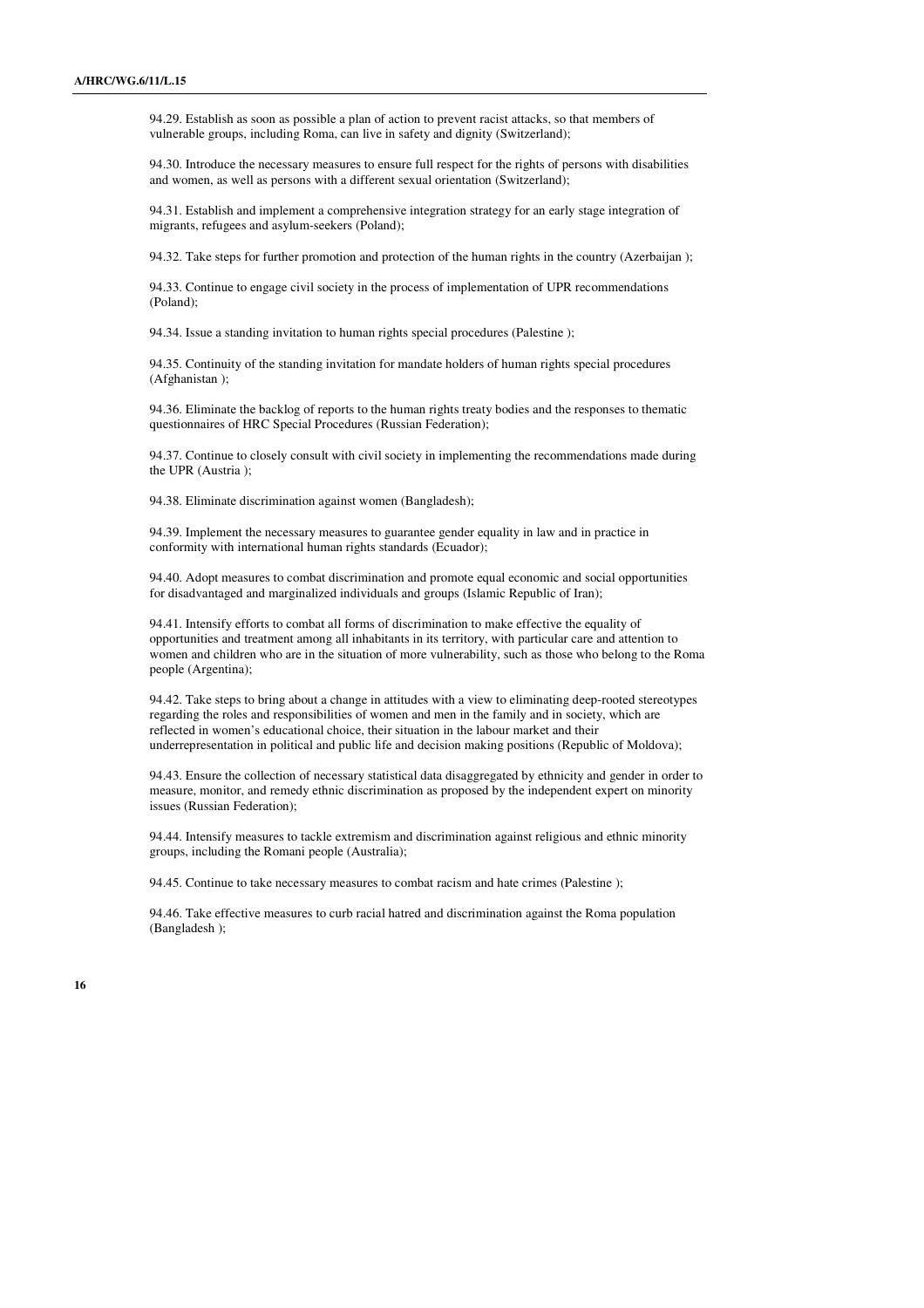94.47. Take concrete measures to prevent and combat violence against members of other minorities and vulnerable groups, especially racially motivated hate crimes against and discrimination of the Roma and to promote their integration into society (Republic of Korea);

94.48. Strengthen measures directed towards the protection from discrimination and further integration of the Roma (Belarus);

94.49. Take concrete and stern action to ensure equal treatment to all in the society in particular to remove de facto discrimination against Roma people (Pakistan);

94.50. Introduce national measures to reduce school segregation and actively promote participation in society through education among the Roma community (Norway);

94.51. Take further efforts aimed at broad social inclusion, in particular in the labour market, of Roma populations (Brazil);

94.52. Confirm its commitment to equality and non-discrimination by explicitly prohibiting any discrimination on grounds of sexual orientation and gender identity (France);

94.53. Make efforts to actively combat homophobic, anti-Semitic and anti-Roma rhetoric, including by ensuring law enforcement and judicial authorities are made aware of guidelines on identifying and investigating racially motivated crime (United Kingdom of Great Britain and Northern Ireland);

94.54. Strengthen the implementation of non-discrimination and hate crime legislation by continuing to monitor the incidents; ensuring that racially motivated violence are fully and effectively investigated; and implementing measures to encourage Roma and other victims to report hate crimes and to ensure their protection from reprisal when they do (Thailand);

94.55. Continue its efforts to achieve full social integration of minorities, especially the Roma and take urgent measures to combat and prevent racist incidents and hate crimes (Uruguay);

94.56. Take all appropriate measures to protect children effectively from being exposed to violence, racism and pornography through mobile technology, video movies, games and other technologies, including the Internet (Pakistan);

94.57. Prevent violence against Roma women and girls, including their harassment at school, and fill the gaps in Roma women's formal education (Islamic Republic of Iran);

94.58. Strengthen measures to prevent, combat and sanction inequality, discrimination and racially motivated violence (Norway);

94.59. Implement the necessary measures to fulfil CRPD so there may be full realization of the rights of this important segment of the population (Ecuador );

94.60. Continue to be committed, via its Equal Treatment Authority, to implement and train its citizens as regards to equal treatment for all, and to eradicate violence and discrimination against women and offer greater protection and equal opportunities to the Roma community (Holy See);

94.61. Ensure that the members of the Roma community, but also of other vulnerable groups, are protected from violence and attacks (Indonesia);

94.62. Ensure members of the Roma community, and members of other vulnerable groups, are protected from violence and attack, including when these groups wish to assembly, hold events or organize demonstrations (United Kingdom of Great Britain and Northern Ireland );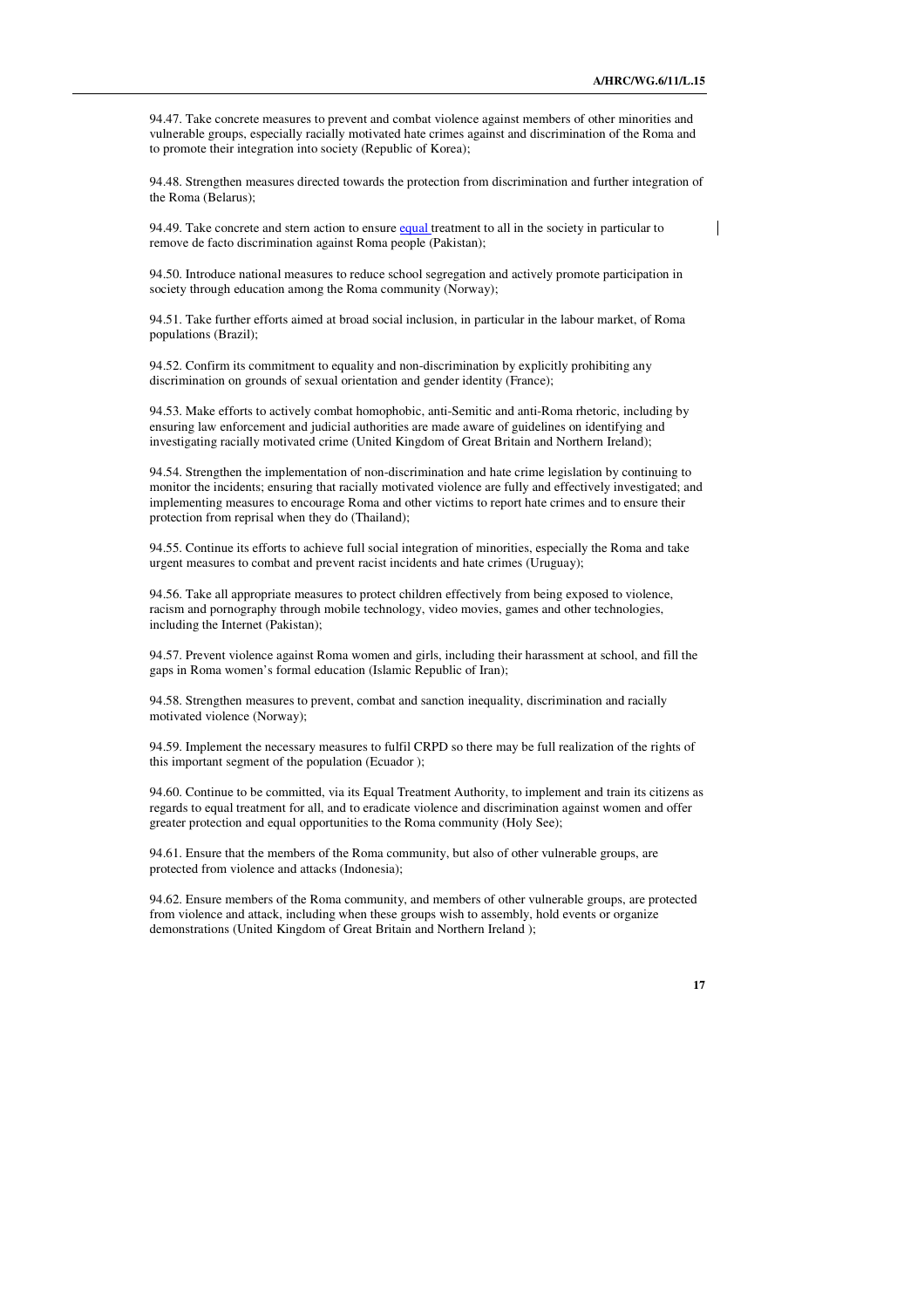94.63. Improve the treatment of prisoners and prison conditions (Islamic Republic of Iran);

94.64. Continue its efforts to combat overcrowding of prisons in order to facilitate the successful reinsertion into society of previously convicted persons (Denmark);

94.65. Implement the recently adopted UN rules of treatment of women prisoners and non-custodial measures from women offenders, otherwise known as Bangkok rules, to ensure that special needs of women in prisons or in custody are appropriately addressed (Thailand);

94.66. Take measures to ensure the protection of the rights of victims of domestic violence and spousal rape (Finland );

94.67. Continue the work for enhanced protection for victims of domestic violence and take measures with a focus on prevention and accountability in regards to domestic violence (Sweden );

94.68. Rehabilitate and socially integrate women and girl victims of trafficking (Islamic Republic of Iran);

94.69. Investigate the causes of human trafficking and compile statistical data on the subject in order to find the most effective means to combat this phenomenon (Honduras );

94.70. Take further measures for the rehabilitation and social integration of women and girls who are victims of trafficking (Azerbaijan);

94.71. Strengthen measures for the rehabilitation and social integration of women and girls victims of trafficking (Brazil);

94.72. Increase efforts to effectively prevent trafficking in women and girls for sexual exploitation and domestic servitude and take measures for rehabilitation and social integration of women and girls who are victims of trafficking (Republic of Moldova);

94.73. Step up efforts to combat the trafficking in human beings, including the development of international cooperation with interested governments, international organizations and NGOs (Belarus);

94.74. Consider the question of toughening the criminal liability for trafficking in human beings (Belarus);

94.75. Adopt measures to collect disaggregated data on the phenomenon of human trafficking and adopt and implement policies to address it (Egypt);

94.76. Ensure, in line with the recommendation of the Committee on the Rights of Child, the implementation in practice the prohibition of corporal punishment in schools (Russian Federation);

94.77. Bring fully its system of juvenile justice into line with the CRC and ensure that detention of children under 18 should be separated from adults (Thailand);

94.78. Take measures, including disciplinary measures, to bring to the attention of those working in the educational system, in particular teachers their obligation of refraining from corporal punishment (Uzbekistan);

94.79. Adopt measures, including disciplinary measures, in order to raise the awareness of professionals of the education system, in particular teachers, on their obligation of abstaining from resorting to corporal punishment (Uruguay);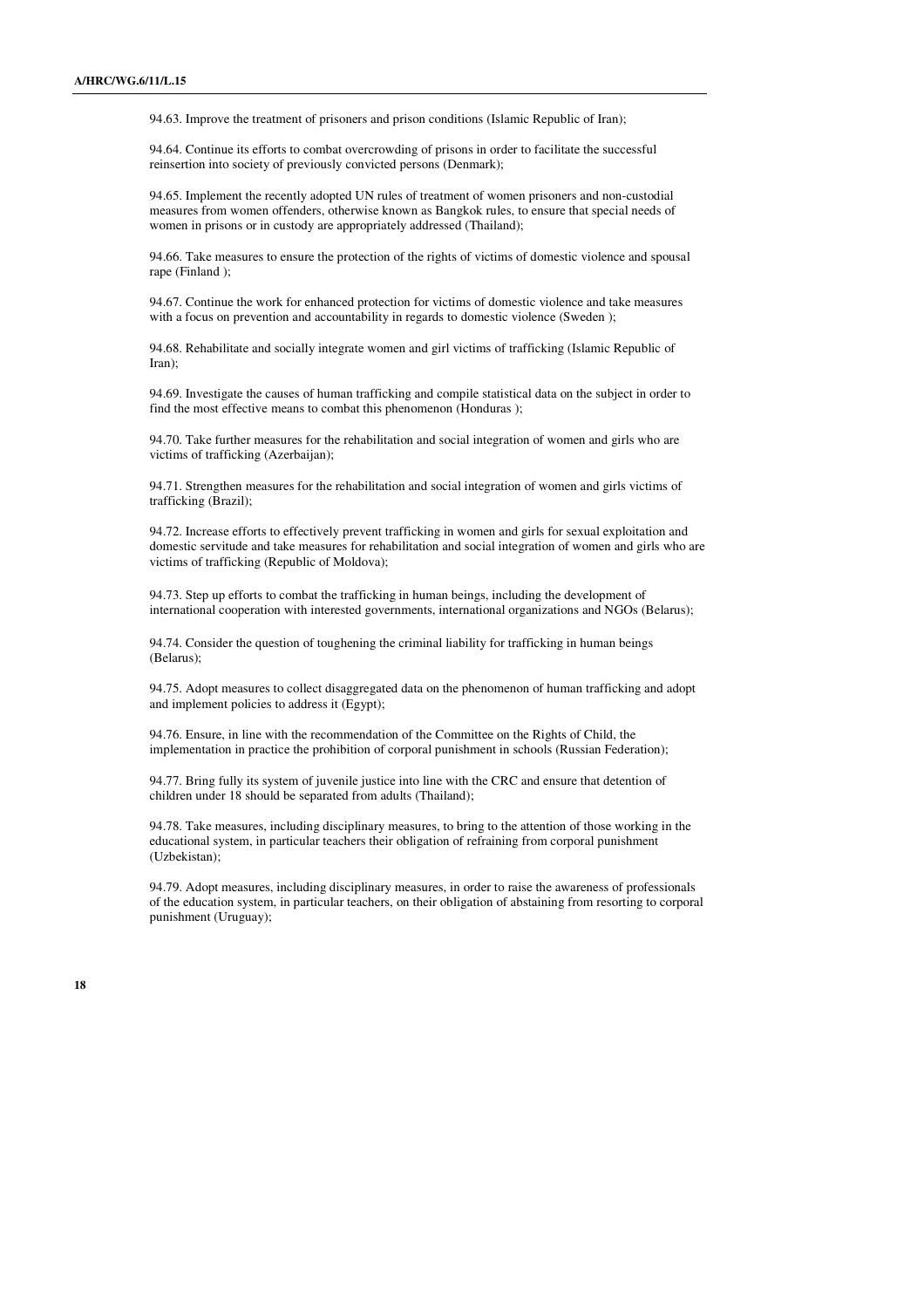94.80. Adopt practical and legislative measures to ensure impartial and effective investigation of cases of ill-treatments by law enforcement bodies (Uzbekistan);

94.81. Ensure that racially motivated violence and other hate crimes are fully and effectively investigated and that those responsible are prosecuted under the laws providing for sanctions which reflect the gravity of the human rights abuses (Indonesia);

94.82. Introduce professional training, capacity building and cooperation for law enforcement and judicial authorities to identify and address racially motivated crimes (Norway);

94.83. Ensure that victims of hate crimes have access to assistance and protection, including counselling and legal assistance (Austria);

94.84. Ensure adequate training for the police and judiciary to promptly and effectively deal with hate crimes (Austria);

94.85. Ensure training for police officers, prosecutors and judges in order to ensure that they can recognize, investigate and prosecute hate crimes (Canada);

94.86. Work with the Roma self-governments, NGOs and human rights organizations to implement measures to encourage Roma and other victims to report hate crimes and, when they do, to protect them from reprisals (Indonesia);

94.87. Bring the juvenile justice system fully in line with the relevant conventions and UN standards (Islamic Republic of Iran);

94.88. Adopt a program to safeguard the rights of victims of torture and ill-treatment (Islamic Republic of Iran);

94.89. Ensure that the recently enacted media laws are implemented in full respect for the fundamental right to freedom of opinion and expression (Austria);

94.90. Comply fully with its obligations and commitments related to freedom of expression, including for members of the press (United States of America);

94.91. Ensure that the restriction of some right, such as the right to vote for people with disabilities, is carried out with all the due guarantees and in line with the provisions of the Convention (Uruguay);

94.92. Take the necessary measures to remedy the low participation of women in public and political life (Morocco);

94.93. Take all necessary measures to promote equality in education in favour of all members of minority groups especially Roma children (Greece);

94.94. Take measures to guarantee the right for equal education for Roma children (Finland);

94.95. Commit to improve school results of Roma pupils by 2015 (Canada);

94.96. Aim to eliminate segregated education, which is not based on strict individual assessment, and draft a national strategy for the introduction of an inclusive education (Finland);

94.97. Continue its efforts to ensure that children with disabilities exercise their right to education to the fullest extent possible and facilitate their integration into the general education system (Uruguay);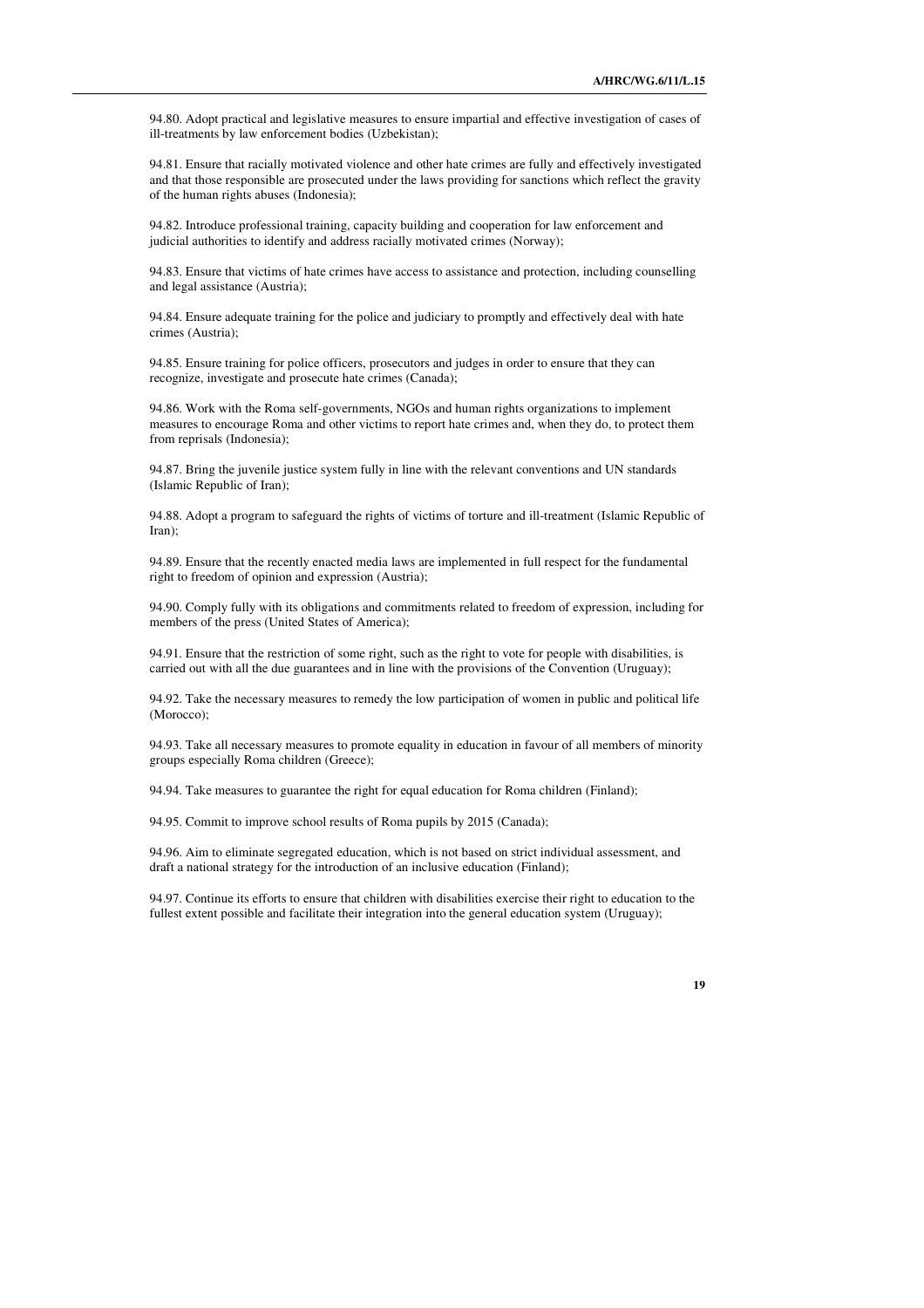94.98. Take effective measures to ensure equal access of women to the labour market and to narrow and ultimately close wage gap between men and women (Egypt);

94.99. Take the necessary measures to reduce the unemployment rate among Roma minority in the public and private sectors, including if necessary taking affirmative actions (Mexico);

94.100. Investigate, and in the future prevent cases mentioned by CESCR of the denied access of Roma to health services and their segregation in hospitals, including the existence of separate maternity wards for Roma women in some hospitals (Russian Federation);

94.101. Continue the implementation of the measures to effectively protect minorities (Chile);

94.102. Intensify the fight against prejudices against minority groups, the Roma in particular (Germany);

94.103. Persevere in its policy of promotion and protection of the rights of minorities and vulnerable persons (Morocco);

94.104. Ensure urgently, through stable and systematic funding, continued functioning of the two bilingual Slovenian-Hungarian schools in Gornji Senik/Felsöszölnök and Stevanovic/Apátistvánfalva (Slovenia);

94.105. Ensure stable and systematic funding for the media of the Slovenian minority in Hungary, namely for Radio Monoster/Szentgotthárd, the Porabje weekly and the Slovenian TV programme (Slovenia );

94.106. Place special emphasis on addressing the socio-economic disadvantages of the Roma, particularly in the areas of employment, education, housing and access to health services. Segregation in school should be eliminated through both incentives and sufficient penalty in case of violation (Thailand);

94.107. Take further measures to ensure that Roma people fully enjoy their human rights, including by preventing and combating discrimination and racially motivated crimes against Roma people (Sweden);

94.108. Increase public actions to allow the access to education, health, employment and decent housing for the Roma community, and put emphasis on combating violence against Roma women (Spain);

94.109. Support the integration of the Roma and other minorities in government institutions, by recruiting and promoting these minorities in the police, in education sector and in the public service (Canada);

94.110. Strengthen its efforts to improve the social, political, living, and health conditions for Romani citizens through legal, administrative and socio-economic means (United States of America);

94.111. Proceed to forced expulsions only in strict compliance with international and regional standards (Switzerland );

94.112. Improve the living conditions of asylum-seekers (Islamic Republic of Iran);

94.113. Step up efforts directed towards the improvement of conditions and treatments of asylum seekers and refugees (Belarus);

Excluído: state Excluído: teaching Excluído: administration

Excluído: à Excluído: à

Excluído: à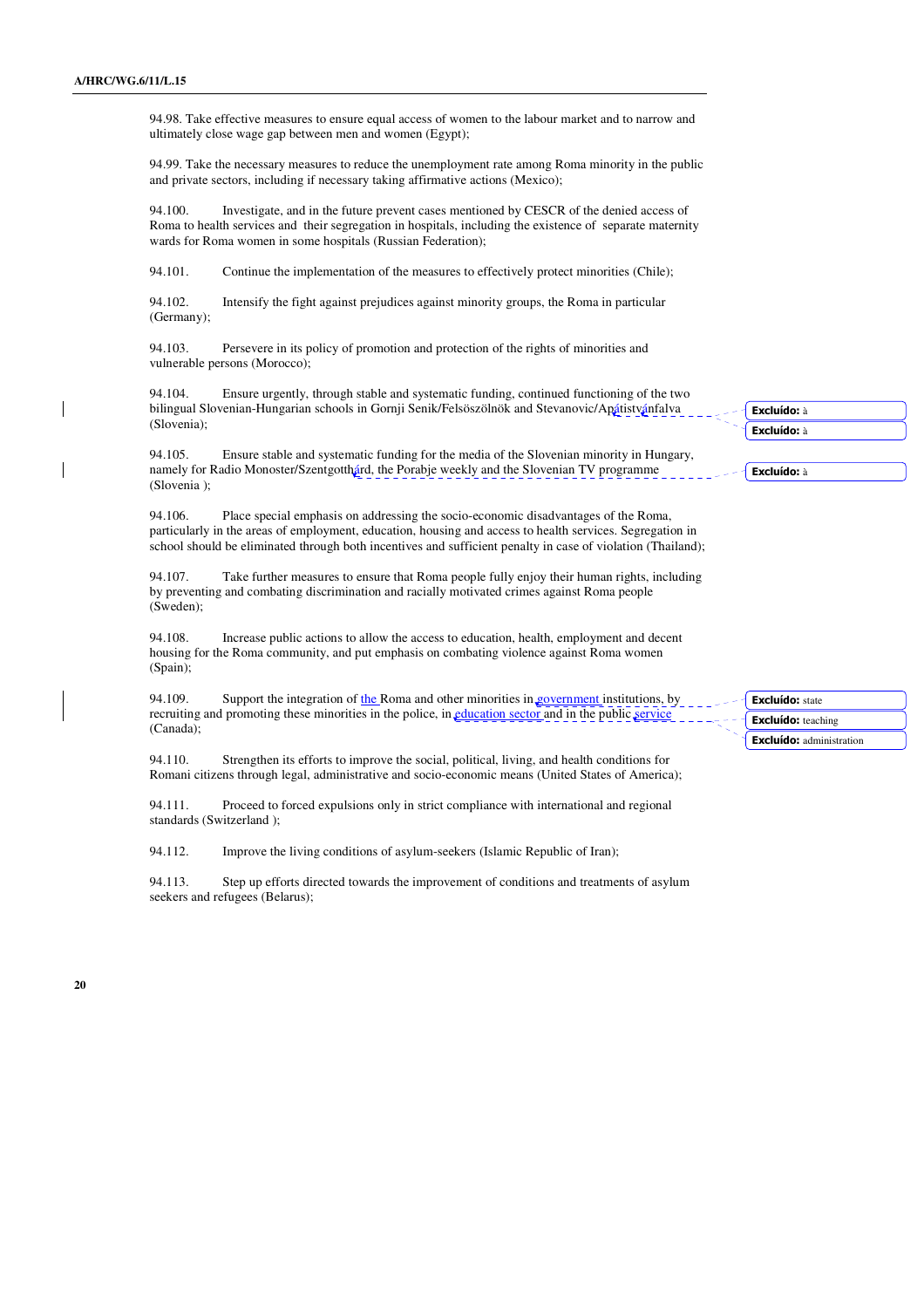95. The following recommendations will be examined by Hungary, which will provide responses in due course, but no later than the 18th session of the Human Rights Council in September 2011.

95.1. Ratify the main UN human rights instruments, particularly ICRMW, OP-CAT and CED (Ecuador);

95.2. Sign and ratify the Optional Protocol to the International Covenant on Economic, Social and Cultural Rights (Spain);

95.3. Consider the progressive ratification of pending human rights international treaties (Chile);

95.4. Specify the prohibition of the death penalty in a future organic law (France);

95.5. Amend the Criminal Code with a view to including all elements of the definition of torture as provided for in Article 1 of CAT (Czech Republic);

95.6. Introduce additional measures to ensure that the new Media Act complies with regional and international human rights standards (Switzerland);

95.7. Look into the current regulatory framework so as to remove parts of the legislation that may challenge freedom of speech and independence of the press and other media (Norway);

95.8. Reconsider legislation and laws in connection with freedom of opinion and expression and general freedoms (Palestine);

95.9. Incorporate in its national legislation a definition of discrimination against women that is consistent with the Convention on the Elimination of All Forms of Discrimination Against Women (Belgium);

95.10. Draft and implement a fully comprehensive law on gender equality and a law on combating gender violence (Spain);

95.11. Adopt a comprehensive gender equality law that contains a definition of discrimination against women in accordance with CEDAW (Netherlands);

95.12. Establish specific legislation to fill the legislative gap of a lack of specific legal provisions to prohibit domestic violence and marital rape (Honduras);

95.13. Take measures towards adopting specific legislation prohibiting domestic violence and spousal rape (Finland);

95.14. Reconsider the relevant provisions of the new Constitution in order to ensure keeping access to abortion as a safe and legal option, and to ensure that the same protection and rights apply to every person regardless of their sexual orientation (Norway);

95.15. Establish a comprehensive human rights framework upon which to develop more coordinated and effective policy measures and strategies for promoting human rights and that such a framework includes initiatives to set up a National Human Rights Institutions in line with the Paris Principles (Republic of Korea);

95.16. Elevate the status of the national machinery for the advancement of women, strengthen its mandate, provide the necessary human and financial resources to endow it with sufficient authority and decision-making power for coordinating effectively the Government's work to promote gender equality (Republic of Moldova);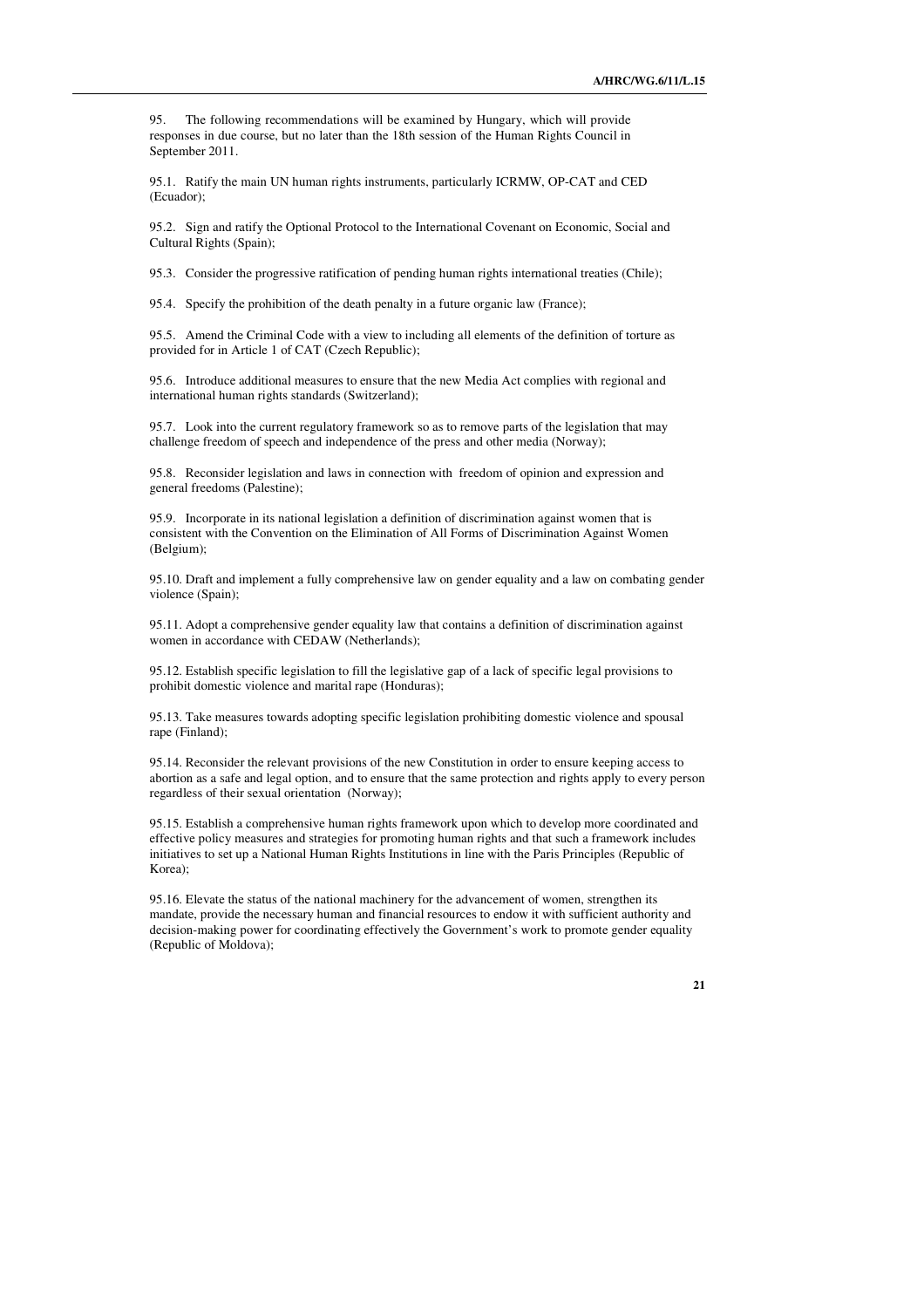95.17. Establish a national human rights program which fully incorporates international instruments to which Hungary is a party (Mexico);

95.18. Elaborate a National Human Rights Plan (Spain);

95.19. Establish and operate a country-wide system to monitor and record racist incidents and hate crimes (Indonesia);

95.20. Elaborate a specific law on domestic violence against women (Pakistan);

95.21. Monitor the functioning of media regulatory bodies and the application of penalties in order to ensure they remain separated from outside influence (United Kingdom of Great Britain and Northern Ireland);

95.22. Increase financial and welfare support to families living in conditions of poverty so that families living in a situation of poverty can raise their children with adequate amenities as required for healthy upbringing of those children (Bangladesh);

95.23. Reconcile policies related to ethnic Hungarians abroad with neighbouring countries primary responsibility for minority protection (Norway);

95.24. Implement fully the Agreement on Guaranteeing Special Rights of the Slovenian Minority in the Republic of Hungary and the Hungarian National Community in the Republic of Slovenia and the recommendations of the mixed Slovenian-Hungarian Commission tasked with the monitoring of the implementation of the Agreement (Slovenia);

95.25. Reduce to the minimum possible administrative detention of migrants, asylum seekers and refugees, and only use it in exceptional cases (Mexico);

95.26. Take all relevant measures to avoid prolongation of administrative detention of asylum-seekers during which the freedom of movement is considerably restricted (Czech Republic);

95.27. Establish adequate mechanisms to identify potential asylum seekers in border procedures; undertake measures aimed at avoiding prolongation of administrative detention of asylum-seekers and at improving the living conditions and treatment of asylum-seekers and refugees (Brazil);

95.28. Recognize and guarantee the human rights of all foreigners, independent and regardless of their migratory status (Ecuador);

95.29. Bring Overseas Development Assistance (ODA) up to the internationally committed 0.7% of GDP (Bangladesh);

96. The recommendations below did not enjoy the support of Hungary.

96.1. Consider becoming a party to the International Convention on the Rights of Migrant Workers and Members of their Families (Egypt);

96.2. Study the possibility to become a party to the Convention on the Protection of the Rights of All Migrant Workers and Members of Their Families (Argentina);

96.3. Ratify the Convention on the Protection of the Rights of All Migrant Workers and Members of Their Families (Islamic Republic of Iran);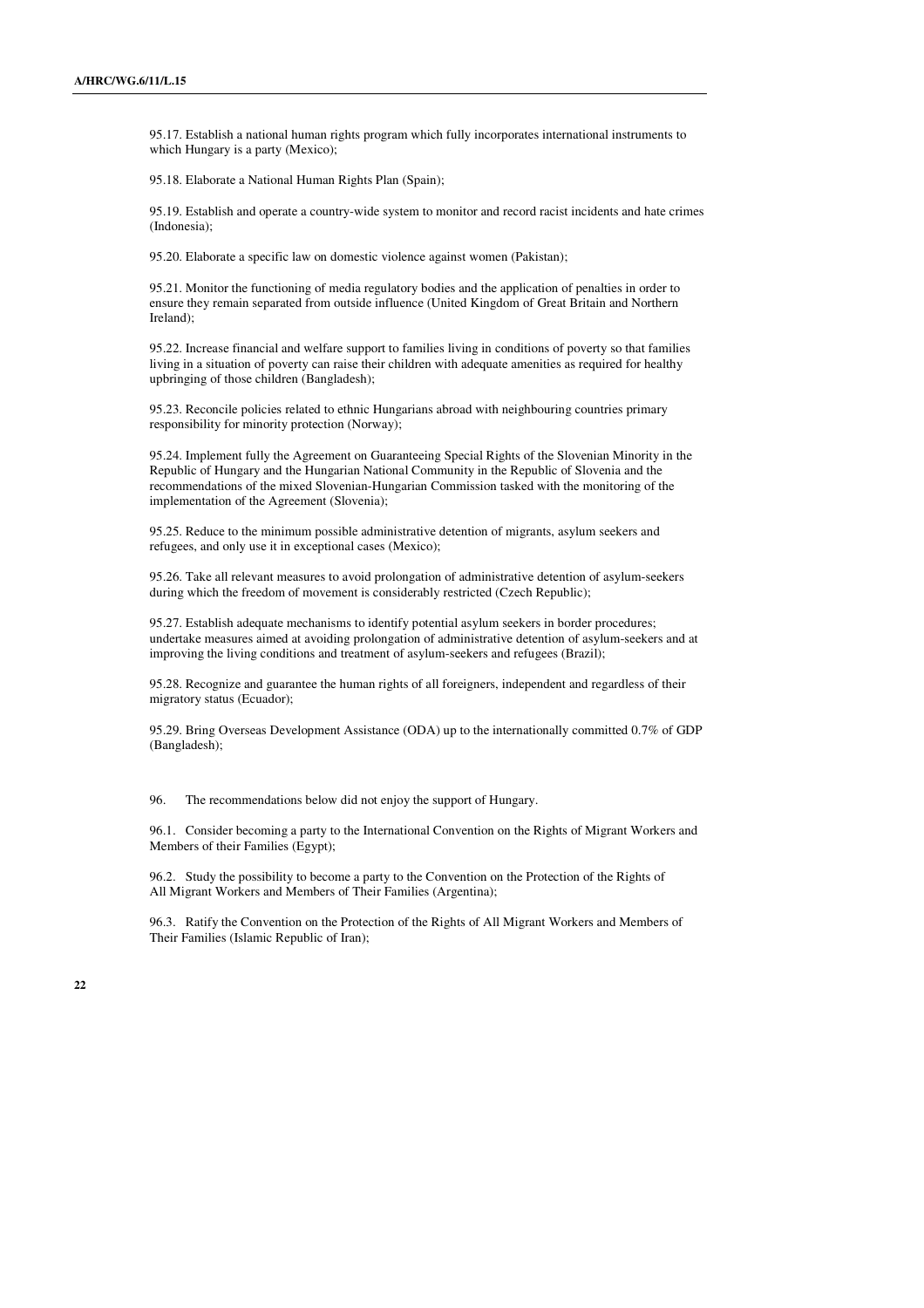96.4. Accede to the Convention on the Protection of the Rights of All Migrant Workers and Members of Their Families as a fundamental step for the protection of human rights (Guatemala);

96.5. Accede to the Convention on the Rights of All Migrant Workers and Members of their families in accordance with Recommendation 1737 of 17 March 2006 of the Parliamentary Assembly of the Council of Europe (Algeria);

96.6. In line with the recommendations of the Committee on Economic, Social and Cultural Rights, revoke the condition which requires from a minority group to have lived in the county at least one hundred years in order to be considered a national minority (Russian Federation);

97. All conclusions and/or recommendations contained in the present report reflect the position of the submitting State(s) and/or the State under review. They should not be construed as endorsed by the Working Group as a whole.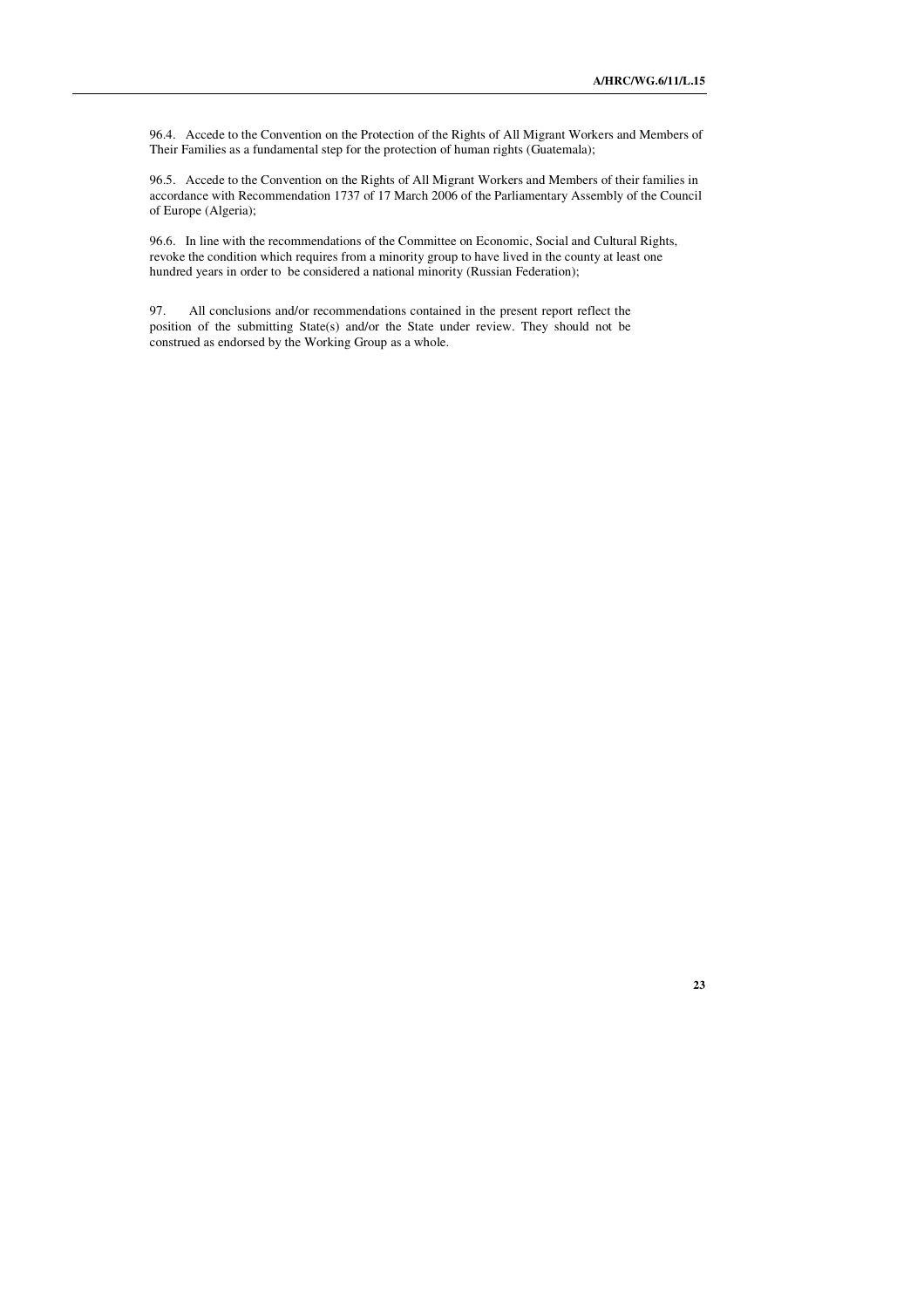## **Annex**

## **Composition of the delegation**

The delegation of Hungary was headed by Mr. Zoltán Balog, Minister for State for Social Inclusion, Ministry of Public Administration and Justice, and composed of the following members: Excluído: à

- Ms. Hanna Páva, Deputy State Secretary, Ministry of National Resources;
- Mr. Csaba Latorcai, Deputy State Secretary, Ministry of Public Administration and Justice;
- Mr. Ferenc Zombor, Deputy State Secretary, Ministry of Public Administration and Justice;
- Mr. János Hóvári, Deputy State Secretary, Ministry of Foreign Affairs;
- Mr. András Dèkány, Ambassador, Permanent Representative, Permanen Mission of Hungary to the United Nations in Geneva;
- Mr. István Lakatos, Ambassador at Large on Human Rights, Permanent Mission of the Republic of Hungary in Geneva;
- Mr. Norbert Tóth, Head of Cabinet, Ministry of Public Administration and Justice;
- Mr. Lajos Aáry-Tamás, Ministerial Commissioner For Educational Rights;
- Mr. László Huszár, Brigadier General, General Head Of Department Hungarian Prison Service Headquarters;
- Mr. Lipót Höltzl, Head Of Department, Ministry Of Public Administration And Justice;
- Mr. Péter Glóner, Deputy Head Of Cabinet, Ministry Of Interior;
- Ms. Anikó Orbán, Head Of Section, Ministry Of National Resources;
- Mr. Hedvig Lakatos, Deputy Head Of Department, Ministry Of National Resources;
- Mr. Tamás Molnár, Head Of Department, Ministry Of Interior;
- Mr. Márk Horváth, Counsellor, Deputy Permanent Representative, Permanent Missions Of Hungary To The United Nations In Geneva; Excluído: à
- Ms. Ágnes Hevesi, Senior Advisor, Ministry Of Foreign Affairs;
- Ms. Mariann Arany-Tóth, Chief Legal Advisor, Ministry For National Economy;
- Ms. Zsófia Elek, Legal Advisor, Ministry Of Public Administration And Justice;
- Mr. Péter Csuhány, Legal Adviser, Ministry Of Public Administration And Justice;
- Mr. Márk Lengyel, Attorney-Adviser, Ministry Of Public Administration And Justice; Excluído: à

Excluído: à

Formatado: Com marcadores + Nível: 1 + Alinhado em: 3,35 cm + Tabulação após: 3,65 cm + Recuar em: 3,65

cm

Excluído: à Excluído: Excluído: ¶

Excluído: à